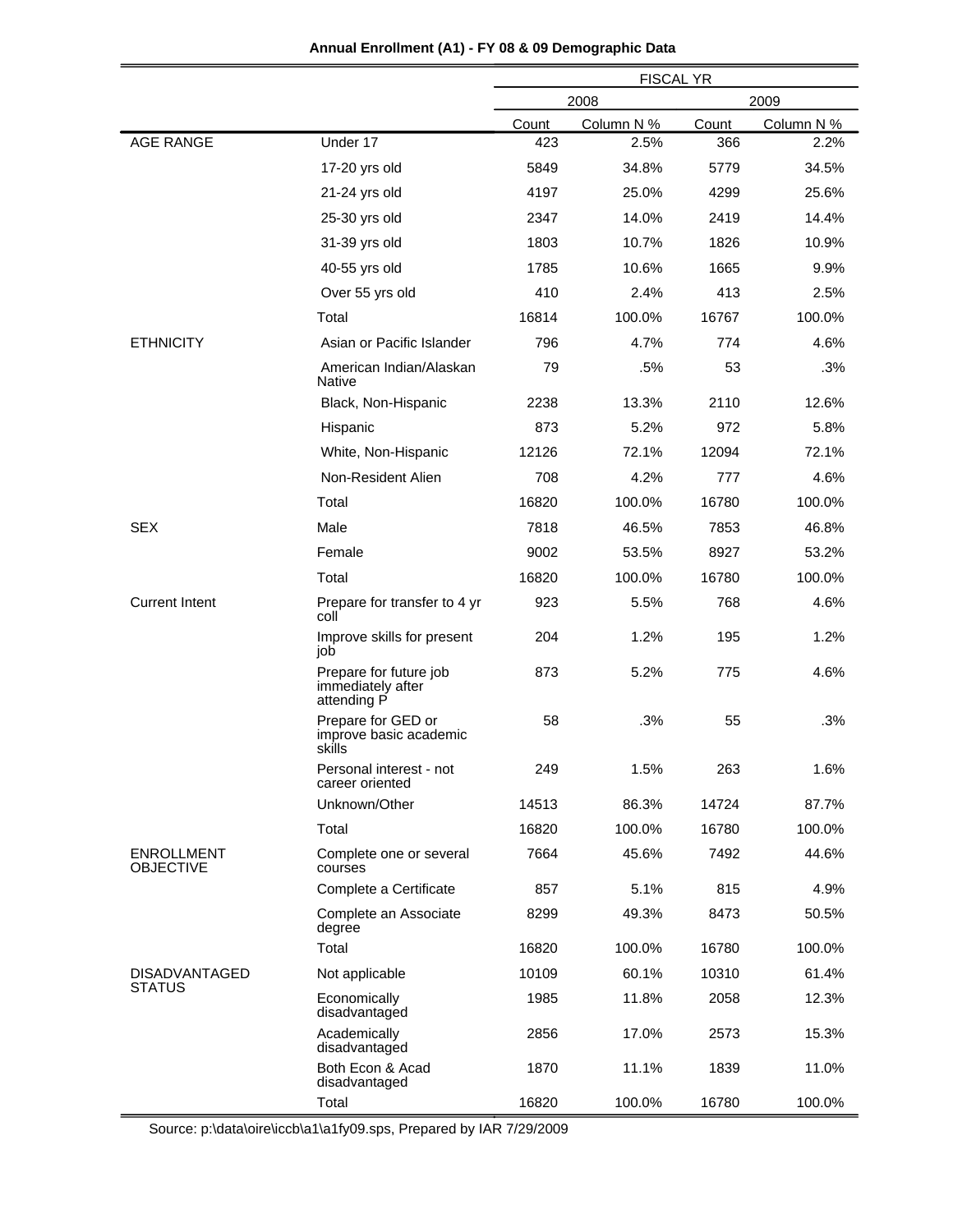|                                 |                                         | <b>FISCAL YR</b> |            |                |            |
|---------------------------------|-----------------------------------------|------------------|------------|----------------|------------|
|                                 |                                         | 2009<br>2008     |            |                |            |
|                                 |                                         | Count            | Column N % | Count          | Column N % |
| <b>LTD-ENG PROFICIENCY</b>      | Not applicable                          | 16017            | 95.2%      | 15970          | 95.2%      |
|                                 | Limited-English-Proficient              | 803              | 4.8%       | 810            | 4.8%       |
|                                 | Total                                   | 16820            | 100.0%     | 16780          | 100.0%     |
| <b>DISABILITY STATUS</b>        | Not applicable                          | 16245            | 96.6%      | 16221          | 96.7%      |
|                                 | <b>Disability Student</b>               | 575              | 3.4%       | 559            | 3.3%       |
|                                 | Total                                   | 16820            | 100.0%     | 16780          | 100.0%     |
| Signed Declaration of           | No                                      | 13475            | 80.1%      | 13866          | 82.6%      |
| Intent                          | Yes                                     | 3345             | 19.9%      | 2914           | 17.4%      |
|                                 | Total                                   | 16820            | 100.0%     | 16780          | 100.0%     |
| <b>SPEC</b>                     | Not Applicable                          | 10109            | 60.1%      | 10310          | 61.4%      |
| SUPPORT/DISADVANTA<br>GED       | No support                              | 5746             | 34.2%      | 6297           | 37.5%      |
|                                 | Sup Services/Perkins II<br><b>Funds</b> | 785              | 4.7%       | 1              | .0%        |
|                                 | Sup Services/Other<br>Sources           | 180              | 1.1%       | 172            | 1.0%       |
|                                 | Total                                   | 16820            | 100.0%     | 16780          | 100.0%     |
| <b>SPEC</b>                     | Not Applicable                          | 16245            | 96.6%      | 16221          | 96.7%      |
| SUPPORT/DISABILITIES            | No support                              | 294              | 1.7%       | 306            | 1.8%       |
|                                 | Sup Services/Perkins II<br>Funds        | 53               | .3%        | $\mathbf 0$    | .0%        |
|                                 | Sup Services/Other<br>Sources           | 228              | 1.4%       | 253            | 1.5%       |
|                                 | Total                                   | 16820            | 100.0%     | 16780          | 100.0%     |
| SPEC SUP/LTD ENG<br><b>PROF</b> | Not Applicable                          | 16017            | 95.2%      | 15970          | 95.2%      |
|                                 | No support                              | 799              | 4.8%       | 810            | 4.8%       |
|                                 | Sup Services/Perkins II<br>Funds        | 4                | .0%        | $\mathbf 0$    | .0%        |
|                                 | Total                                   | 16820            | 100.0%     | 16780          | 100.0%     |
| <b>JTPA PARTICIPANT</b>         | All Other                               | 16820            | 100.0%     | 16780          | 100.0%     |
|                                 | Total                                   | 16820            | 100.0%     | 16780          | 100.0%     |
| OCCUPATIONAL-                   |                                         | 16597            | 98.7%      | 16715          | 99.6%      |
| ABE/ASE                         | Communications<br>Technology            | 1                | .0%        | 0              | .0%        |
|                                 | English Language &<br>Literature        | 1                | .0%        | $\overline{2}$ | .0%        |
|                                 | <b>Liberal Arts/Sciences</b>            | 105              | .6%        | 0              | .0%        |
|                                 | Visual & Performing Arts                | 1                | .0%        | 0              | .0%        |
|                                 | <b>Health Professions</b>               | 0                | .0%        | 1              | .0%        |
|                                 | Bus Mngmnt/Admin<br>Services            | 115              | .7%        | 62             | .4%        |
|                                 | Total                                   | 16820            | 100.0%     | 16780          | 100.0%     |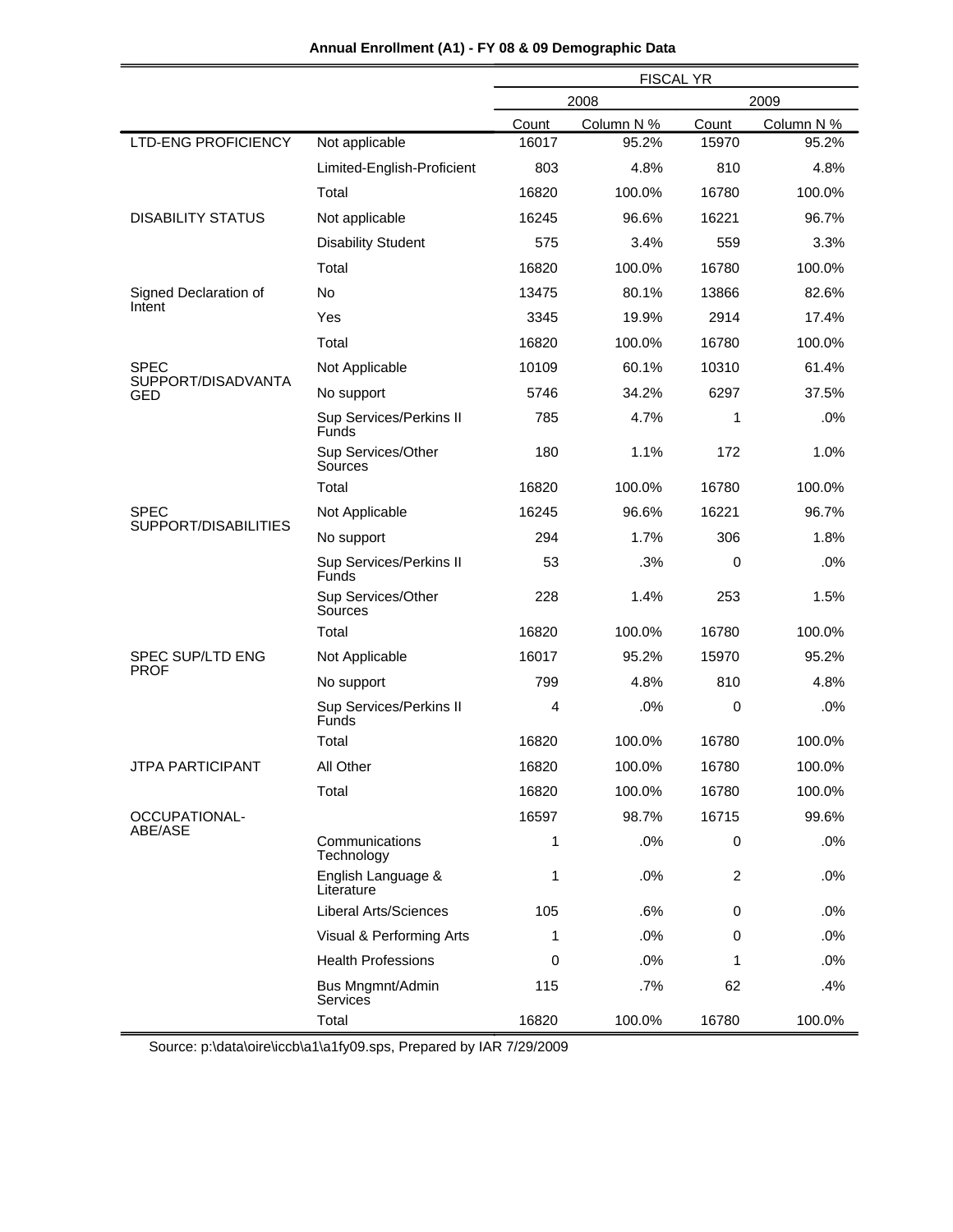|                                          |                                        | <b>FISCAL YR</b> |            |       |            |  |
|------------------------------------------|----------------------------------------|------------------|------------|-------|------------|--|
|                                          |                                        |                  | 2008       |       | 2009       |  |
|                                          |                                        | Count            | Column N % | Count | Column N % |  |
| <b>HIGHEST DEG PREV</b><br><b>EARNED</b> | Associates Degree                      | 344              | 2.0%       | 325   | 1.9%       |  |
|                                          | <b>Bachelor Degree</b>                 | 609              | 3.6%       | 616   | 3.7%       |  |
|                                          | Certificate                            | 148              | .9%        | 136   | .8%        |  |
|                                          | <b>Doctoral Degree</b>                 | 33               | .2%        | 36    | .2%        |  |
|                                          | GED                                    | 429              | 2.6%       | 386   | 2.3%       |  |
|                                          | High Schl Diploma                      | 9157             | 54.4%      | 9143  | 54.5%      |  |
|                                          | <b>Masters Degree</b>                  | 200              | 1.2%       | 183   | 1.1%       |  |
|                                          | None                                   | 328              | 2.0%       | 275   | 1.6%       |  |
|                                          | Other                                  | 267              | 1.6%       | 287   | 1.7%       |  |
|                                          | 1st Professional Degree                | 12               | .1%        | 10    | .1%        |  |
|                                          | Some college                           | 1502             | 8.9%       | 1446  | 8.6%       |  |
|                                          | Unknown                                | 3791             | 22.5%      | 3937  | 23.5%      |  |
|                                          | Total                                  | 16820            | 100.0%     | 16780 | 100.0%     |  |
| <b>WIA Voucher Recipient</b>             | Not a Voucher<br>Recipient/NA          | 16810            | 99.9%      | 16772 | 100.0%     |  |
|                                          | <b>ITA/Voucher Payment</b><br>Received | 10               | .1%        | 8     | .0%        |  |
|                                          | Total                                  | 16820            | 100.0%     | 16780 | 100.0%     |  |
| <b>Veteran Status</b>                    | Not a Veteran                          | 16501            | 98.1%      | 16455 | 98.1%      |  |
|                                          | Veteran                                | 319              | 1.9%       | 325   | 1.9%       |  |
|                                          | Total                                  | 16820            | 100.0%     | 16780 | 100.0%     |  |

**Annual Enrollment (A1) - FY 08 & 09 Demographic Data**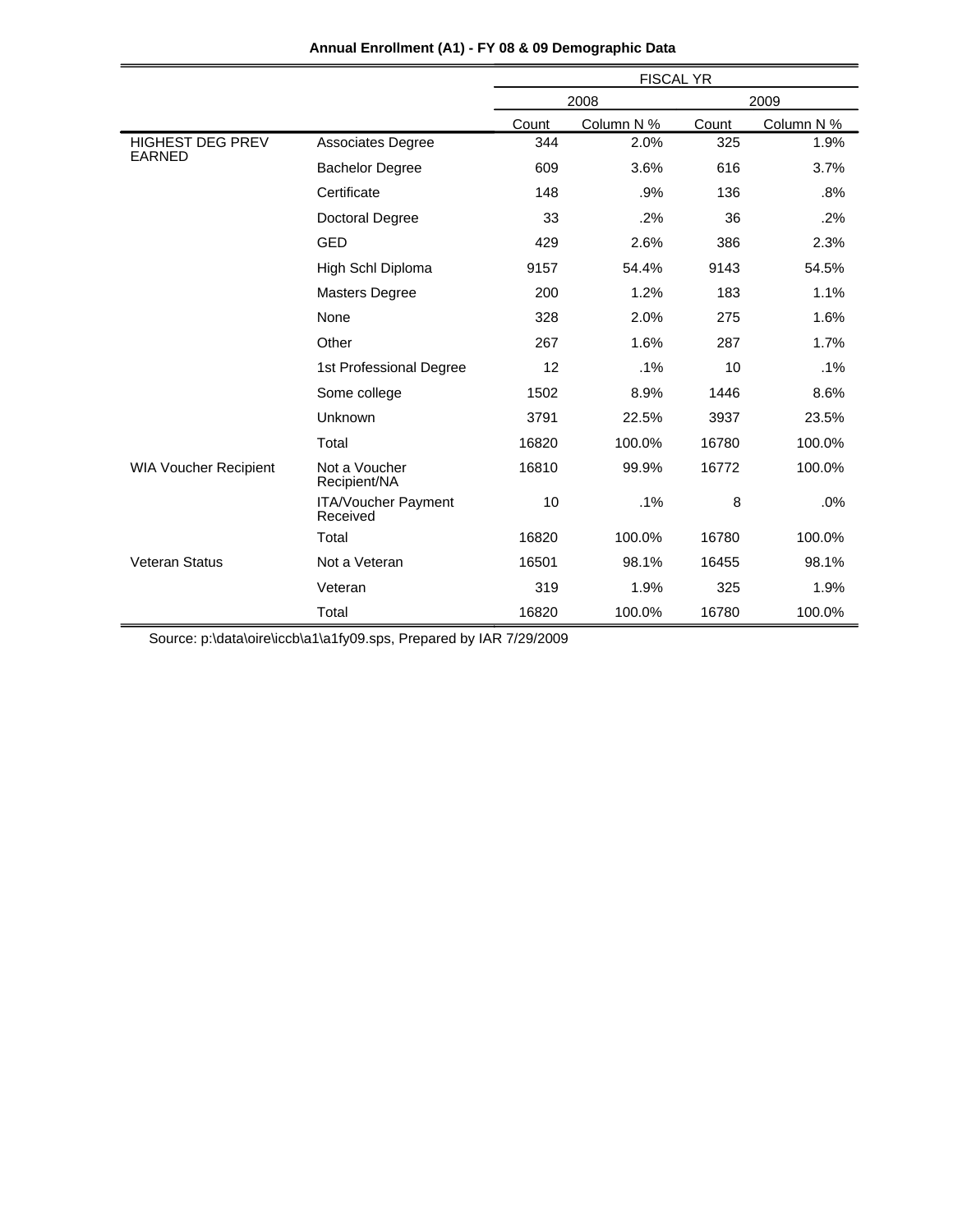|                  |                                          | <b>FISCAL YR</b> |              |                |            |  |
|------------------|------------------------------------------|------------------|--------------|----------------|------------|--|
|                  |                                          |                  | 2008<br>2009 |                |            |  |
|                  |                                          | Count            | Column N %   | Count          | Column N % |  |
| <b>RESIDENCY</b> | In-district                              | 11616            | 69.1%        | 11635          | 69.3%      |  |
|                  | Out-of-district                          | 4276             | 25.4%        | 4174           | 24.9%      |  |
|                  | <b>State Correctional</b><br>Institution | $\overline{2}$   | .0%          | 3              | .0%        |  |
|                  | Out-of-state                             | 295              | 1.8%         | 242            | 1.4%       |  |
|                  | <b>Foreign Country</b>                   | 631              | 3.8%         | 726            | 4.3%       |  |
|                  | Total                                    | 16820            | 100.0%       | 16780          | 100.0%     |  |
| <b>COUNTY</b>    | Adams                                    | 21               | .1%          | 15             | .1%        |  |
|                  | Alexander                                | $\overline{c}$   | .0%          | 3              | .0%        |  |
|                  | Bond                                     | 3                | .0%          | 6              | .0%        |  |
|                  | Boone                                    | 9                | .1%          | 13             | .1%        |  |
|                  | <b>Brown</b>                             | 1                | .0%          | $\overline{2}$ | .0%        |  |
|                  | <b>Bureau</b>                            | 22               | .1%          | 22             | .1%        |  |
|                  | Calhoun                                  | 3                | .0%          | $\mathbf{1}$   | .0%        |  |
|                  | Carroll                                  | 6                | .0%          | $\overline{2}$ | .0%        |  |
|                  | Cass                                     | 8                | .0%          | 8              | .0%        |  |
|                  | Champaign                                | 9476             | 56.3%        | 9469           | 56.4%      |  |
|                  | Christian                                | 20               | .1%          | 22             | .1%        |  |
|                  | Clark                                    | 5                | .0%          | 13             | .1%        |  |
|                  | Clay                                     | 3                | .0%          | $\overline{c}$ | .0%        |  |
|                  | Clinton                                  | 1                | .0%          | 8              | .0%        |  |
|                  | Coles                                    | 58               | .3%          | 58             | .3%        |  |
|                  | Cook                                     | 1556             | 9.3%         | 1476           | 8.8%       |  |
|                  | Crawford                                 | 18               | .1%          | 12             | .1%        |  |
|                  | Cumberland                               | 11               | .1%          | 15             | .1%        |  |
|                  | De Kalb                                  | 24               | .1%          | 18             | .1%        |  |
|                  | De Witt                                  | 140              | .8%          | 126            | .8%        |  |
|                  | Douglas                                  | 541              | 3.2%         | 526            | 3.1%       |  |
|                  | Du Page                                  | 203              | 1.2%         | 182            | 1.1%       |  |
|                  | Edgar                                    | 47               | .3%          | 41             | .2%        |  |
|                  | Edwards                                  | 5                | .0%          | 9              | .1%        |  |
|                  | Effingham                                | 37               | .2%          | 52             | .3%        |  |
|                  | Fayette                                  | 8                | .0%          | 5              | $.0\%$     |  |
|                  | Ford                                     | 465              | 2.8%         | 481            | 2.9%       |  |
|                  | Franklin                                 | $\overline{4}$   | .0%          | $\overline{a}$ | .0%        |  |
|                  | Fulton                                   | 19               | .1%          | 14             | .1%        |  |
|                  | Gallatin                                 | $\mathbf{1}$     | .0%          | $\mathbf{1}$   | $.0\%$     |  |
|                  | Greene                                   | 6                | .0%          | 3              | $.0\%$     |  |
|                  | Grundy                                   | 9                | .1%          | 11             | .1%        |  |
|                  | Hancock                                  | $\overline{c}$   | .0%          | 5              | $.0\%$     |  |
|                  | Henderson                                | $\mathbf{1}$     | $.0\%$       | $\mathbf{1}$   | $.0\%$     |  |
|                  | Henry                                    | 19               | .1%          | 18             | .1%        |  |
|                  |                                          |                  |              |                |            |  |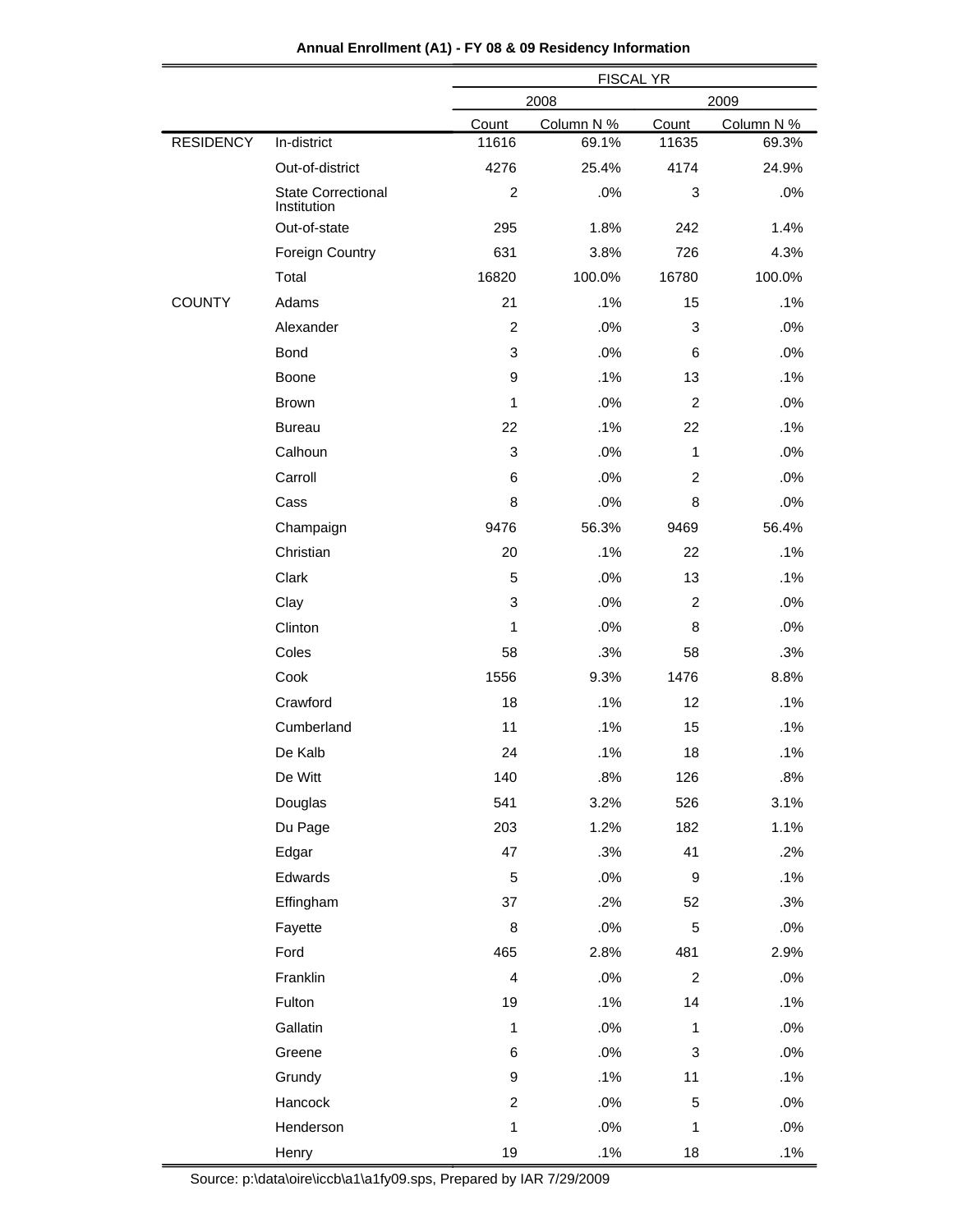|                           |                         | <b>FISCAL YR</b> |                         |            |  |  |
|---------------------------|-------------------------|------------------|-------------------------|------------|--|--|
|                           |                         | 2008<br>2009     |                         |            |  |  |
|                           | Count                   | Column N %       | Count                   | Column N % |  |  |
| <b>COUNTY</b><br>Iroquois | 289                     | 1.7%             | 289                     | 1.7%       |  |  |
| Jackson                   | 12                      | .1%              | 12                      | .1%        |  |  |
| Jasper                    | 12                      | .1%              | $\overline{7}$          | .0%        |  |  |
| Jefferson                 | $\overline{c}$          | .0%              | 5                       | .0%        |  |  |
| Jersey                    | 1                       | .0%              | $\overline{4}$          | .0%        |  |  |
| Jo Daviess                | $\overline{c}$          | .0%              | 6                       | .0%        |  |  |
| Kane                      | 79                      | .5%              | 69                      | .4%        |  |  |
| Kankakee                  | 76                      | .5%              | 97                      | .6%        |  |  |
| Kendall                   | 11                      | .1%              | 13                      | .1%        |  |  |
| Knox                      | 12                      | .1%              | 19                      | .1%        |  |  |
| Lake                      | 164                     | 1.0%             | 172                     | 1.0%       |  |  |
| La Salle                  | 29                      | .2%              | 37                      | .2%        |  |  |
| Lawrence                  | 3                       | .0%              | $\overline{2}$          | .0%        |  |  |
| Lee                       | 8                       | .0%              | 12                      | .1%        |  |  |
| Livingston                | 149                     | .9%              | 168                     | 1.0%       |  |  |
| Logan                     | 17                      | .1%              | 19                      | .1%        |  |  |
| McDonough                 | 8                       | .0%              | 11                      | .1%        |  |  |
| McHenry                   | 60                      | .4%              | 60                      | .4%        |  |  |
| McLean                    | 319                     | 1.9%             | 316                     | 1.9%       |  |  |
| Macon                     | 125                     | .7%              | 140                     | .8%        |  |  |
| Macoupin                  | 15                      | .1%              | 11                      | .1%        |  |  |
| Madison                   | 46                      | .3%              | 41                      | .2%        |  |  |
| Marion                    | 13                      | .1%              | 10                      | .1%        |  |  |
| Marshall                  | 4                       | .0%              | $\overline{4}$          | .0%        |  |  |
| Mason                     | 17                      | .1%              | 8                       | .0%        |  |  |
| Massac                    | $\overline{\mathbf{c}}$ | .0%              | $\overline{\mathbf{c}}$ | .0%        |  |  |
| Menard                    | 12                      | .1%              | 14                      | .1%        |  |  |
| Mercer                    | 8                       | .0%              | 3                       | .0%        |  |  |
| Monroe                    | 10                      | .1%              | 7                       | .0%        |  |  |
| Montgomery                | 11                      | .1%              | 9                       | .1%        |  |  |
| Morgan                    | 24                      | .1%              | 22                      | .1%        |  |  |
| Moultrie                  | 15                      | .1%              | 9                       | .1%        |  |  |
| Ogle                      | 12                      | .1%              | 5                       | .0%        |  |  |
| Peoria                    | 82                      | .5%              | 77                      | .5%        |  |  |
| Perry                     | $\mathbf{1}$            | $.0\%$           | 0                       | .0%        |  |  |
| Piatt                     | 625                     | 3.7%             | 626                     | 3.7%       |  |  |
| Pike                      | $\overline{\mathbf{4}}$ | .0%              | 3                       | .0%        |  |  |
| Pulaski                   | $\overline{c}$          | .0%              | $\mathbf 1$             | .0%        |  |  |
| Putnam                    | 6                       | .0%              | $\overline{7}$          | .0%        |  |  |
| Randolph                  | 6                       | .0%              | 4                       | .0%        |  |  |
| Richland                  | 4                       | .0%              | $\mathbf 1$             | .0%        |  |  |

**Annual Enrollment (A1) - FY 08 & 09 Residency Information**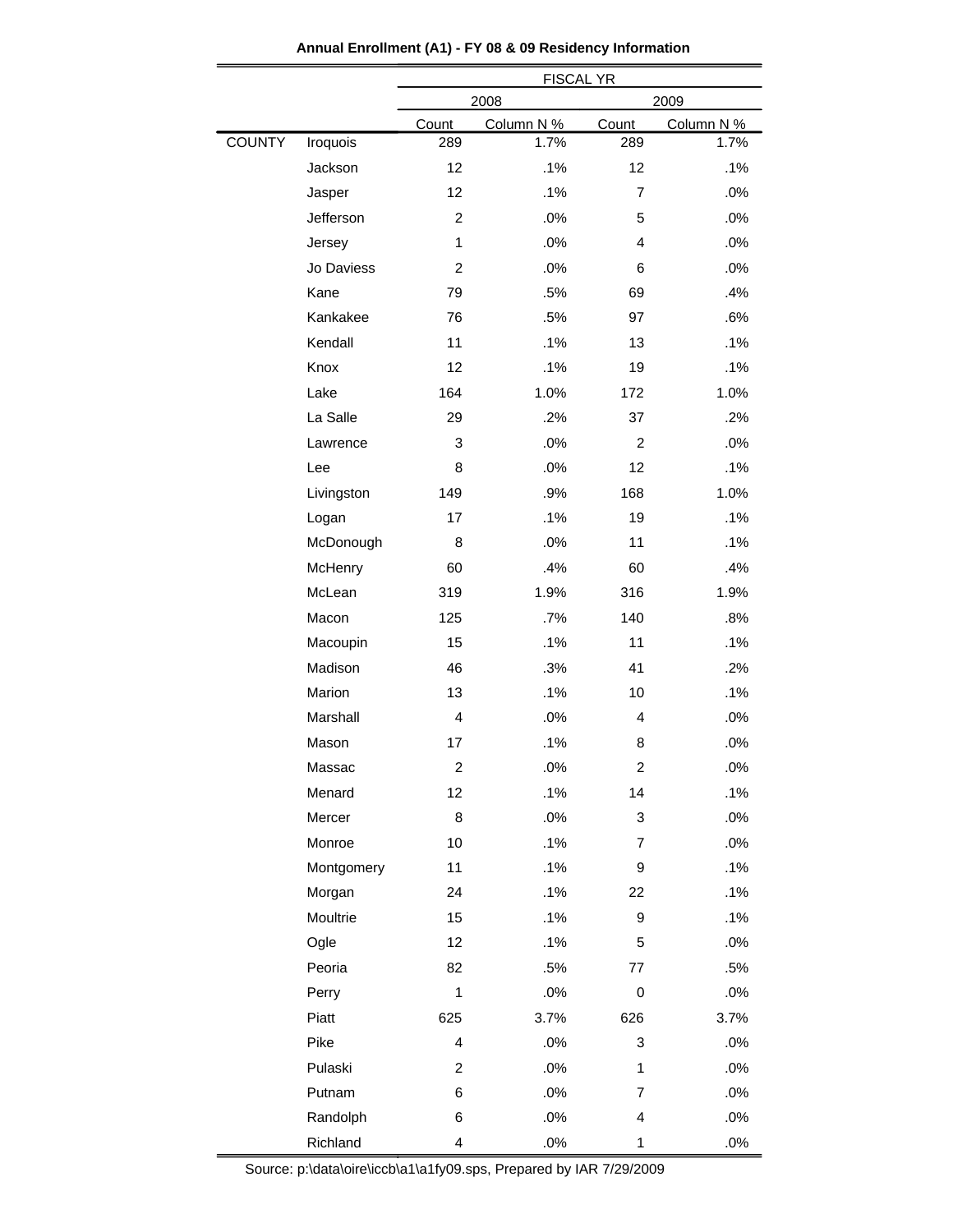|               |                         | <b>FISCAL YR</b> |            |                |            |  |
|---------------|-------------------------|------------------|------------|----------------|------------|--|
|               |                         |                  | 2008       |                | 2009       |  |
|               |                         | Count            | Column N % | Count          | Column N % |  |
| <b>COUNTY</b> | Rock Island             | 28               | .2%        | 21             | .1%        |  |
|               | St. Clair               | 48               | .3%        | 49             | .3%        |  |
|               | Saline                  | 1                | .0%        | 1              | .0%        |  |
|               | Sangamon                | 109              | .6%        | 124            | $.7\%$     |  |
|               | Schuyler                | 3                | .0%        | $\overline{4}$ | .0%        |  |
|               | Scott                   | 5                | .0%        | $\sqrt{3}$     | .0%        |  |
|               | Shelby                  | 13               | .1%        | 11             | .1%        |  |
|               | <b>Stark</b>            | 6                | .0%        | 6              | .0%        |  |
|               | Stephenson              | 17               | .1%        | 12             | .1%        |  |
|               | Tazewell                | 60               | .4%        | 60             | .4%        |  |
|               | Union                   | $\overline{c}$   | .0%        | $\sqrt{3}$     | .0%        |  |
|               | Vermilion               | 292              | 1.7%       | 306            | 1.8%       |  |
|               | Wabash                  | 1                | .0%        | $\overline{2}$ | .0%        |  |
|               | Warren                  | 13               | .1%        | 10             | .1%        |  |
|               | Washington              | 4                | .0%        | $\pmb{0}$      | .0%        |  |
|               | Wayne                   | $\overline{7}$   | .0%        | 6              | .0%        |  |
|               | White                   | $\overline{c}$   | .0%        | 0              | .0%        |  |
|               | Whiteside               | 13               | .1%        | 18             | .1%        |  |
|               | Will                    | 158              | .9%        | 142            | .8%        |  |
|               | Williamson              | $\boldsymbol{9}$ | .1%        | $\overline{7}$ | .0%        |  |
|               | Winnebago               | 38               | .2%        | 42             | .3%        |  |
|               | Woodford                | 12               | .1%        | 18             | .1%        |  |
|               | Correct/OOState/Foreign | 928              | 5.5%       | 971            | 5.8%       |  |
|               | Total                   | 16820            | 100.0%     | 16780          | 100.0%     |  |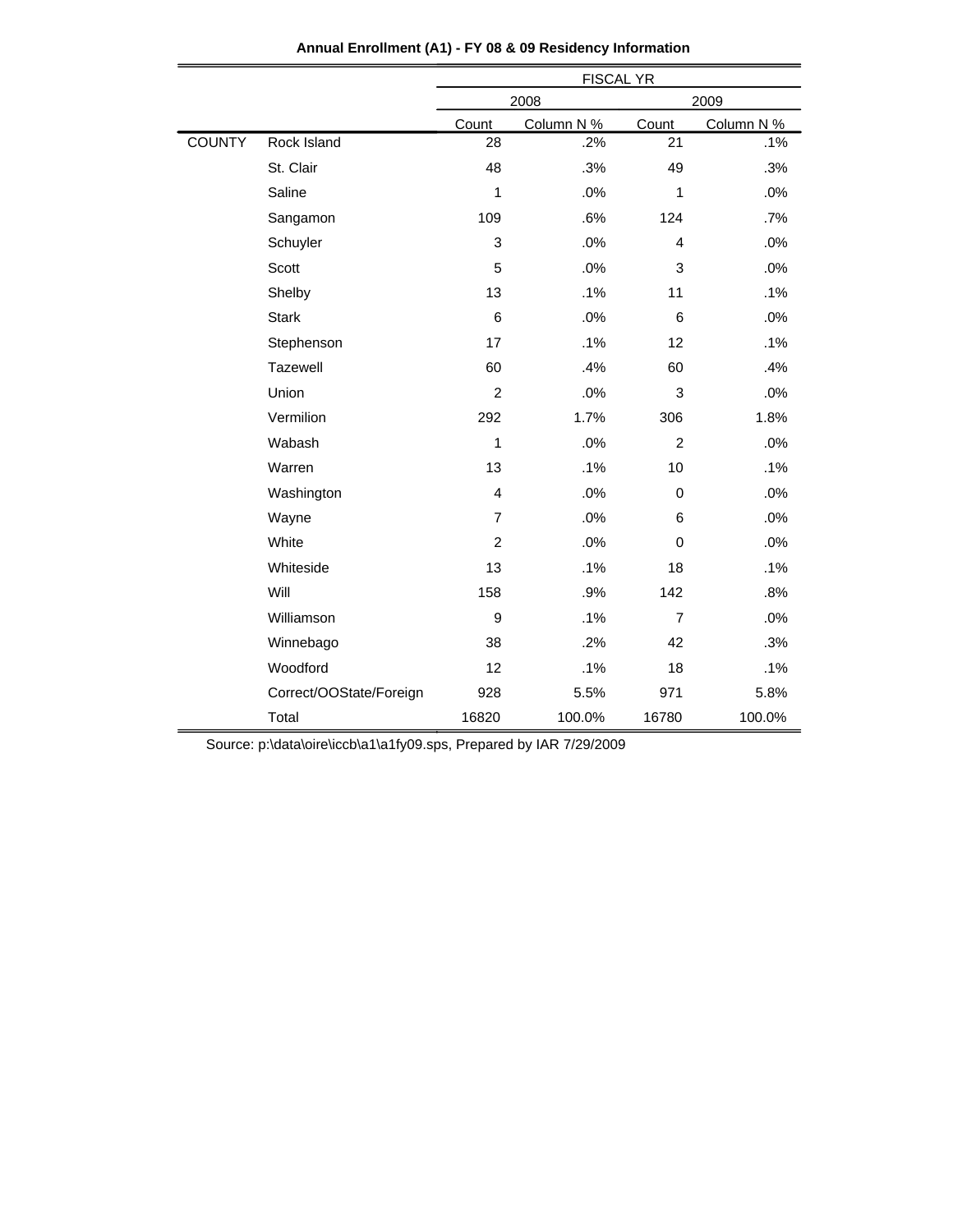|              |                      | <b>FISCAL YR</b>          |            |                |            |  |  |  |
|--------------|----------------------|---------------------------|------------|----------------|------------|--|--|--|
|              |                      |                           | 2008       |                | 2009       |  |  |  |
|              |                      | Count                     | Column N % | Count          | Column N % |  |  |  |
| <b>STATE</b> | Not Reported         | 33                        | .2%        | 24             | .1%        |  |  |  |
|              | Alabama              | $\overline{4}$            | .0%        | 5              | .0%        |  |  |  |
|              | Arizona              | $\overline{2}$            | .0%        | 4              | .0%        |  |  |  |
|              | Arkansas             | $\mathbf{1}$              | .0%        | $\overline{2}$ | .0%        |  |  |  |
|              | California           | 21                        | .1%        | 17             | .1%        |  |  |  |
|              | Colorado             | 5                         | .0%        | 5              | .0%        |  |  |  |
|              | Connecticut          | 3                         | .0%        | $\overline{2}$ | .0%        |  |  |  |
|              | Delaware             | 1                         | .0%        | $\overline{2}$ | .0%        |  |  |  |
|              | District of Columbia | 1                         | .0%        | $\mathbf{1}$   | .0%        |  |  |  |
|              | Florida              | 8                         | .0%        | 8              | .0%        |  |  |  |
|              | Georgia              | $\overline{7}$            | .0%        | $\overline{c}$ | .0%        |  |  |  |
|              | Hawaii               | 0                         | .0%        | 1              | .0%        |  |  |  |
|              | Idaho                | $\overline{c}$            | .0%        | $\mathbf{1}$   | .0%        |  |  |  |
|              | Illinois             | 15894                     | 94.5%      | 15812          | 94.2%      |  |  |  |
|              | Indiana              | 53                        | .3%        | 39             | .2%        |  |  |  |
|              | lowa                 | 6                         | .0%        | 10             | .1%        |  |  |  |
|              | Kansas               | $\overline{4}$            | .0%        | $\overline{c}$ | .0%        |  |  |  |
|              | Kentucky             | $\overline{4}$            | .0%        | 3              | .0%        |  |  |  |
|              | Louisiana            | $\overline{2}$            | .0%        | 1              | .0%        |  |  |  |
|              | Maine                | 0                         | .0%        | $\overline{c}$ | .0%        |  |  |  |
|              | Maryland             | 4                         | .0%        | 4              | .0%        |  |  |  |
|              | Massachusetts        | 5                         | .0%        | 1              | .0%        |  |  |  |
|              | Michigan             | 14                        | .1%        | 13             | .1%        |  |  |  |
|              | Minnesota            | 4                         | .0%        | 6              | .0%        |  |  |  |
|              | Mississippi          | $\overline{4}$            | .0%        | $\mathbf{1}$   | .0%        |  |  |  |
|              | Missouri             | 17                        | .1%        | 8              | .0%        |  |  |  |
|              | Montana              | 0                         | .0%        | 1              | .0%        |  |  |  |
|              | Nebraska             | 5                         | .0%        | 1              | .0%        |  |  |  |
|              | New Hampshire        | 3                         | .0%        | $\overline{2}$ | .0%        |  |  |  |
|              | New Jersey           | 12                        | .1%        | 7              | .0%        |  |  |  |
|              | New Mexico           | 1                         | .0%        | 1              | .0%        |  |  |  |
|              | New York             | 8                         | .0%        | 6              | .0%        |  |  |  |
|              | North Carolina       | 3                         | .0%        | 5              | .0%        |  |  |  |
|              | Ohio                 | 11                        | .1%        | 6              | .0%        |  |  |  |
|              | Oklahoma             | $\ensuremath{\mathsf{3}}$ | .0%        | 1              | .0%        |  |  |  |
|              | Oregon               | 0                         | .0%        | 2              | .0%        |  |  |  |
|              | Pennsylvania         | 4                         | .0%        | 3              | .0%        |  |  |  |
|              | Rode Island          | 3                         | .0%        | $\overline{2}$ | .0%        |  |  |  |
|              | S Carolina           | $\overline{c}$            | .0%        | 0              | .0%        |  |  |  |
|              | Tennessee            | 4                         | .0%        | 7              | .0%        |  |  |  |
|              | Texas                | 18                        | .1%        | 18             | .1%        |  |  |  |

**Annual Enrollment (A1) - FY 08 & 09 Residency Information**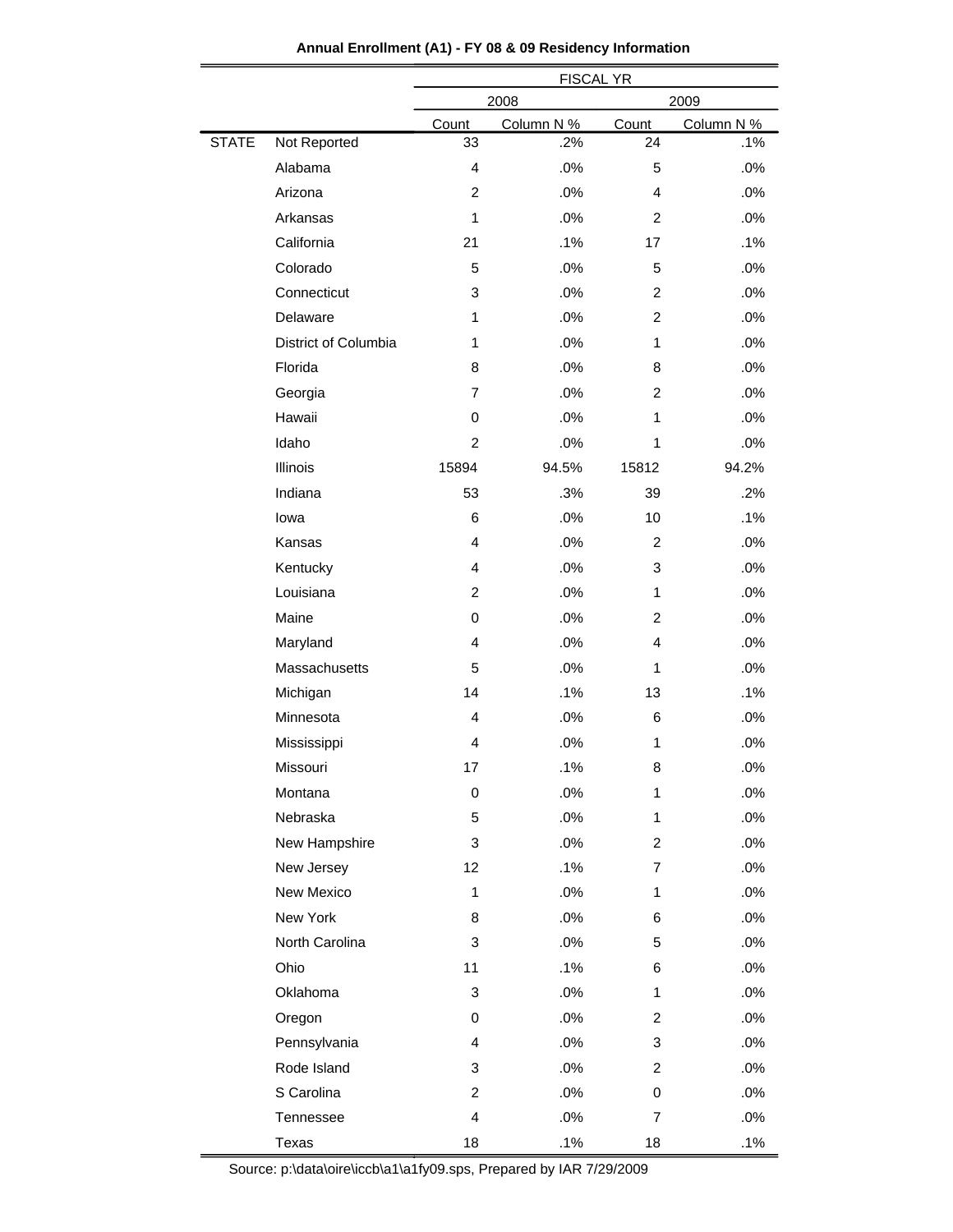|              |            | <b>FISCAL YR</b> |            |       |            |  |
|--------------|------------|------------------|------------|-------|------------|--|
|              |            |                  | 2008       |       | 2009       |  |
|              |            | Count            | Column N % | Count | Column N % |  |
| <b>STATE</b> | Utah       | 1                | .0%        | 1     | .0%        |  |
|              | Virginia   | 4                | .0%        | 4     | .0%        |  |
|              | Washington | 4                | .0%        | 2     | .0%        |  |
|              | Wisconsin  | 4                | .0%        | 8     | .0%        |  |
|              | Wyoming    | 0                | .0%        | 1     | .0%        |  |
|              | Foreign    | 631              | 3.8%       | 726   | 4.3%       |  |
|              | Total      | 16820            | 100.0%     | 16780 | 100.0%     |  |

**Annual Enrollment (A1) - FY 08 & 09 Residency Information**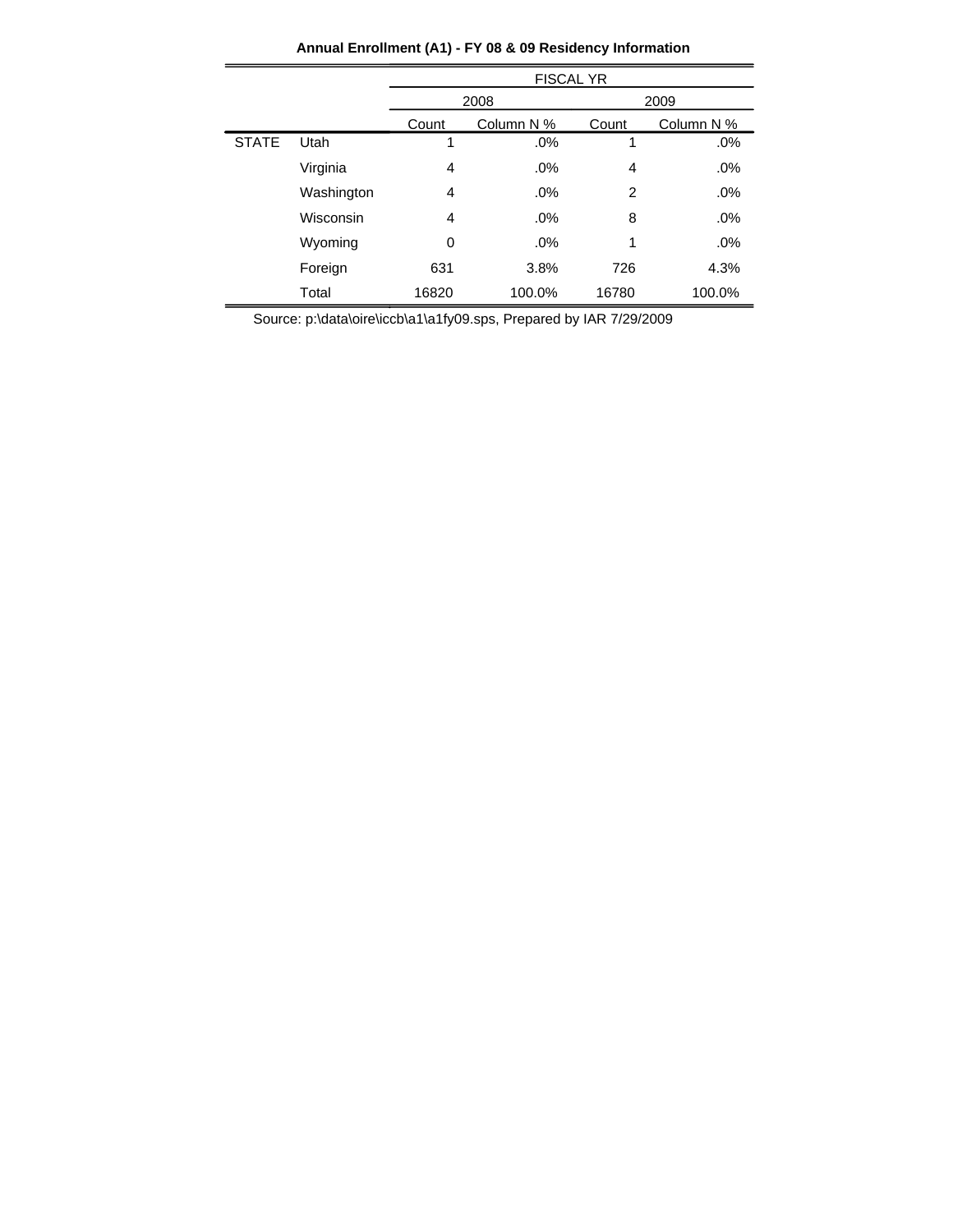|         |                 | <b>FISCAL YR</b> |            |              |            |  |
|---------|-----------------|------------------|------------|--------------|------------|--|
|         |                 | 2008             |            |              | 2009       |  |
|         |                 | <u>Count</u>     | Column N % | <b>Count</b> | Column N % |  |
| PROGRAM | <b>B ABGAAS</b> | 4                | .0%        | 7            | .0%        |  |
|         | <b>B ABKAAS</b> | 9                | .1%        | 9            | .1%        |  |
|         | <b>B ABLAAS</b> | 78               | .5%        | 60           | .4%        |  |
|         | <b>B ABMAAS</b> | 45               | .3%        | 47           | .3%        |  |
|         | <b>B ABRAAS</b> | 8                | .0%        | 7            | .0%        |  |
|         | <b>B ABTAAS</b> | 6                | .0%        | 7            | .0%        |  |
|         | <b>B ACCAAS</b> | 143              | .9%        | 146          | .9%        |  |
|         | <b>B ACCCER</b> | 23               | .1%        | 23           | .1%        |  |
|         | <b>B AGBCER</b> | 1                | .0%        | 4            | .0%        |  |
|         | <b>B CCPAAS</b> | 1                | .0%        | 1            | .0%        |  |
|         | <b>B CMSAAS</b> | 1                | .0%        | 0            | .0%        |  |
|         | <b>B CSSAAS</b> | 1                | .0%        | 1            | .0%        |  |
|         | <b>B EQMAAS</b> | 21               | .1%        | 25           | .1%        |  |
|         | <b>B EQMCER</b> | 5                | .0%        | 3            | .0%        |  |
|         | <b>B FLDCER</b> | 1                | .0%        | 2            | .0%        |  |
|         | <b>B GISAAS</b> | 0                | .0%        | 1            | .0%        |  |
|         | <b>B GISCER</b> | 2                | .0%        | 2            | .0%        |  |
|         | <b>B HIFCER</b> | 3                | .0%        | 6            | .0%        |  |
|         | <b>B HIHAAS</b> | 29               | .2%        | 31           | .2%        |  |
|         | <b>B HIMCER</b> | 4                | .0%        | 1            | .0%        |  |
|         | <b>B HIRAAS</b> | 66               | .4%        | 58           | .3%        |  |
|         | <b>B HRCAAS</b> | 0                | .0%        | 2            | .0%        |  |
|         | <b>B INDCER</b> | 19               | .1%        | 22           | .1%        |  |
|         | <b>B INTCER</b> | 1                | .0%        | 4            | .0%        |  |
|         | <b>B MGTAAS</b> | 210              | 1.2%       | 216          | 1.3%       |  |
|         | <b>B MKTAAS</b> | 78               | .5%        | 88           | .5%        |  |
|         | <b>B OCAAAS</b> | $\overline{c}$   | .0%        | 1            | .0%        |  |
|         | <b>B OCIAAS</b> | 1                | .0%        | 0            | .0%        |  |
|         | <b>B OCTCER</b> | 1                | .0%        | 1            | .0%        |  |
|         | C TFLCER        | 8                | .0%        | 2            | .0%        |  |
|         | C TFOCER        | 2                | .0%        | 0            | .0%        |  |
|         | E ACECER        | 18               | .1%        | 12           | .1%        |  |
|         | E ACRAAS        | 61               | .4%        | 55           | .3%        |  |
|         | E ACRCER        | 4                | .0%        | 5            | .0%        |  |
|         | E AFTAAS        | 43               | .3%        | 34           | .2%        |  |
|         | E AMTCER        | 4                | .0%        | 7            | .0%        |  |
|         | E AUSCER        | 3                | .0%        | 4            | .0%        |  |
|         | E AUTAAS        | 79               | .5%        | 87           | .5%        |  |
|         | E BCRCER        | 13               | .1%        | 10           | .1%        |  |
|         | E BLACER        | 8                | .0%        | 12           | .1%        |  |
|         | <b>E BRLCER</b> | 7                | .0%        | 3            | .0%        |  |

**Annual Enrollment (A1) - FY 08 & 09 Degree Program Enrollment**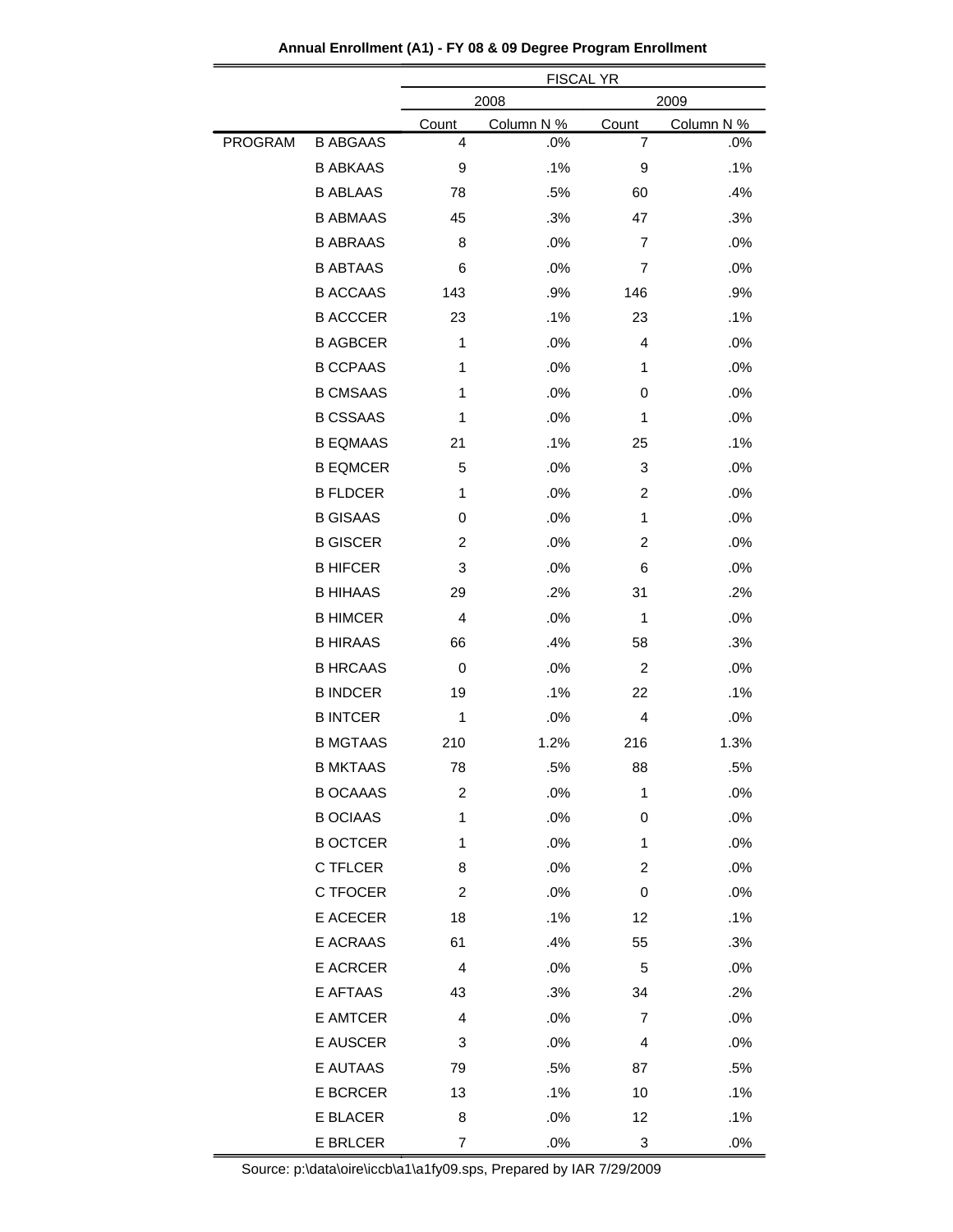|                |                 | <b>FISCAL YR</b> |            |                |            |  |
|----------------|-----------------|------------------|------------|----------------|------------|--|
|                |                 | 2008             |            |                | 2009       |  |
|                |                 | Count            | Column N % | Count          | Column N % |  |
| <b>PROGRAM</b> | E CCACER        | 123              | .7%        | 125            | .7%        |  |
|                | E CCDCER        | 1                | .0%        | 1              | .0%        |  |
|                | E CDBAAS        | 41               | .2%        | 39             | .2%        |  |
|                | E CDMAAS        | 85               | .5%        | 83             | .5%        |  |
|                | E CDSAAS        | 12               | .1%        | 13             | .1%        |  |
|                | <b>E CITAAS</b> | 1                | .0%        | 0              | .0%        |  |
|                | <b>E CIVCER</b> | 8                | .0%        | 13             | .1%        |  |
|                | E CMDCER        | 2                | .0%        | 3              | .0%        |  |
|                | <b>E CRRCER</b> | 1                | .0%        | $\overline{c}$ | .0%        |  |
|                | E CTTAAS        | 7                | .0%        | $\overline{7}$ | .0%        |  |
|                | E CWCCER        | 0                | .0%        | 1              | .0%        |  |
|                | E ECJAAS        | 57               | .3%        | 53             | .3%        |  |
|                | E ECSAAS        | 62               | .4%        | 53             | .3%        |  |
|                | <b>E EITCER</b> | 0                | .0%        | 1              | .0%        |  |
|                | <b>E EIWCER</b> | 0                | .0%        | 7              | .0%        |  |
|                | <b>E ELPCER</b> | 15               | .1%        | 15             | .1%        |  |
|                | E ELTAAS        | 0                | .0%        | 1              | .0%        |  |
|                | <b>E ENOCER</b> | 5                | .0%        | 0              | .0%        |  |
|                | E ENSAES        | 227              | 1.3%       | 232            | 1.4%       |  |
|                | E GLZCER        | 4                | .0%        | 10             | .1%        |  |
|                | E HVCCER        | 22               | .1%        | 20             | .1%        |  |
|                | <b>E IMTCER</b> | 0                | .0%        | 1              | .0%        |  |
|                | <b>E IRWCER</b> | 34               | .2%        | 60             | .4%        |  |
|                | <b>E LBRCER</b> | 16               | .1%        | 27             | .2%        |  |
|                | <b>E MFGAAS</b> | 24               | .1%        | 30             | $.2\%$     |  |
|                | <b>E MFTCER</b> | 2                | .0%        | 2              | .0%        |  |
|                | <b>E MLLCER</b> | 3                | .0%        | 3              | $.0\%$     |  |
|                | <b>E MLRCER</b> | $\overline{7}$   | .0%        | 0              | .0%        |  |
|                | <b>E MPECER</b> | 2                | .0%        | 1              | .0%        |  |
|                | E PDACER        | 28               | .2%        | 34             | .2%        |  |
|                | E PETAAS        | 50               | .3%        | 56             | .3%        |  |
|                | <b>E PFTCER</b> | 26               | .2%        | 27             | .2%        |  |
|                | E SMACER        | 14               | .1%        | 17             | .1%        |  |
|                | E TACCER        | 2                | .0%        | 0              | .0%        |  |
|                | E TTTCER        | $\mathbf{1}$     | .0%        | 0              | .0%        |  |
|                | F AADAFA        | 75               | .4%        | 69             | .4%        |  |
|                | F AAEAFA        | 21               | .1%        | 26             | .2%        |  |
|                | F GDSAAS        | 62               | .4%        | 87             | .5%        |  |
|                | F GDWAAS        | $\overline{c}$   | .0%        | 0              | .0%        |  |
|                | <b>F MCBAAS</b> | 42               | .2%        | 37             | .2%        |  |
|                | <b>F MCCAAS</b> | 8                | .0%        | 15             | .1%        |  |

**Annual Enrollment (A1) - FY 08 & 09 Degree Program Enrollment**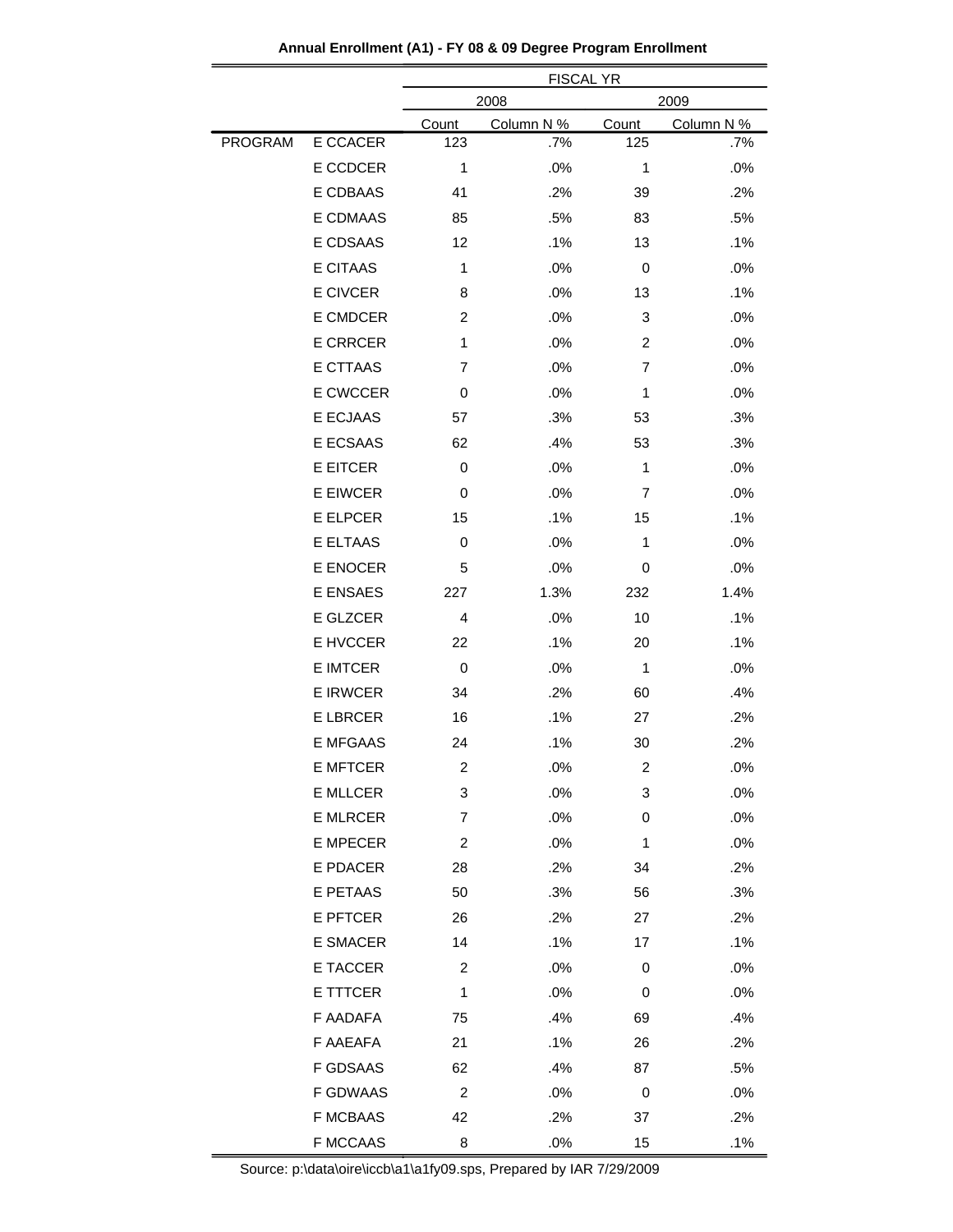|         |                 | <b>FISCAL YR</b> |            |       |            |  |  |
|---------|-----------------|------------------|------------|-------|------------|--|--|
|         |                 | 2008             |            |       | 2009       |  |  |
|         |                 | <b>Count</b>     | Column N % | Count | Column N % |  |  |
| PROGRAM | <b>F MSEAFA</b> | 32               | .2%        | 34    | .2%        |  |  |
|         | <b>F MSPAFA</b> | 42               | .2%        | 44    | .3%        |  |  |
|         | <b>G DHGAAS</b> | 71               | .4%        | 68    | .4%        |  |  |
|         | <b>G DTPAAS</b> | 5                | .0%        | 15    | .1%        |  |  |
|         | <b>G DTPCER</b> | 0                | .0%        | 1     | .0%        |  |  |
|         | <b>G EMACER</b> | 9                | .1%        | 13    | .1%        |  |  |
|         | <b>G EMTAAS</b> | 0                | .0%        | 5     | .0%        |  |  |
|         | <b>G EMTCER</b> | 17               | .1%        | 22    | .1%        |  |  |
|         | <b>G MASCER</b> | 82               | .5%        | 63    | .4%        |  |  |
|         | <b>G MSGCER</b> | 47               | .3%        | 37    | .2%        |  |  |
|         | <b>G NASCER</b> | 81               | .5%        | 72    | .4%        |  |  |
|         | <b>G NURAAS</b> | 258              | 1.5%       | 247   | 1.5%       |  |  |
|         | <b>G NURCER</b> | 38               | .2%        | 41    | .2%        |  |  |
|         | <b>G OTAAAS</b> | 41               | .2%        | 39    | .2%        |  |  |
|         | <b>G RTTAAS</b> | 51               | .3%        | 51    | .3%        |  |  |
|         | <b>G SURAAS</b> | 38               | .2%        | 36    | .2%        |  |  |
|         | <b>G SURCER</b> | 0                | .0%        | 2     | .0%        |  |  |
|         | <b>G VTTAAS</b> | 59               | .4%        | 61    | .4%        |  |  |
|         | <b>G XRAAAS</b> | 33               | .2%        | 35    | .2%        |  |  |
|         | H GAAAA         | 1760             | 10.5%      | 1718  | 10.2%      |  |  |
|         | H GAACE         | 3571             | 21.2%      | 3662  | 21.8%      |  |  |
|         | M CNAAAS        | 1                | .0%        | 1     | .0%        |  |  |
|         | <b>M NETCER</b> | 0                | .0%        | 1     | .0%        |  |  |
|         | M VGAAAS        | 1                | .0%        | 1     | .0%        |  |  |
|         | N ASGAS         | 2097             | 12.5%      | 2134  | 12.7%      |  |  |
|         | <b>N FTRCER</b> | $\overline{c}$   | .0%        | Δ     | .0%        |  |  |
|         | OCCUP0199       | 64               | .4%        | 63    | .4%        |  |  |
|         | OCCUP0699       | 44               | .3%        | 17    | .1%        |  |  |
|         | OCCUP0799       | 995              | 5.9%       | 823   | 4.9%       |  |  |
|         | OCCUP1099       | 35               | .2%        | 37    | .2%        |  |  |
|         | OCCUP1599       | 10               | .1%        | 4     | .0%        |  |  |
|         | OCCUP1799       | 945              | 5.6%       | 981   | 5.8%       |  |  |
|         | OCCUP2101       | 40               | .2%        | 40    | .2%        |  |  |
|         | OCCUP3199       | 0                | .0%        | 6     | .0%        |  |  |
|         | OCCUP4399       | 8                | .0%        | 6     | .0%        |  |  |
|         | OCCUP4699       | 84               | .5%        | 65    | .4%        |  |  |
|         | OCCUP4799       | 65               | .4%        | 76    | .5%        |  |  |
|         | OCCUP4899       | 71               | .4%        | 40    | .2%        |  |  |
|         | OCCUP4999       | 1                | .0%        | 0     | .0%        |  |  |
|         |                 |                  |            |       |            |  |  |
|         | S CDACER        | 5                | .0%        | 4     | .0%        |  |  |
|         | S CHDAAS        | 131              | .8%        | 117   | .7%        |  |  |

**Annual Enrollment (A1) - FY 08 & 09 Degree Program Enrollment**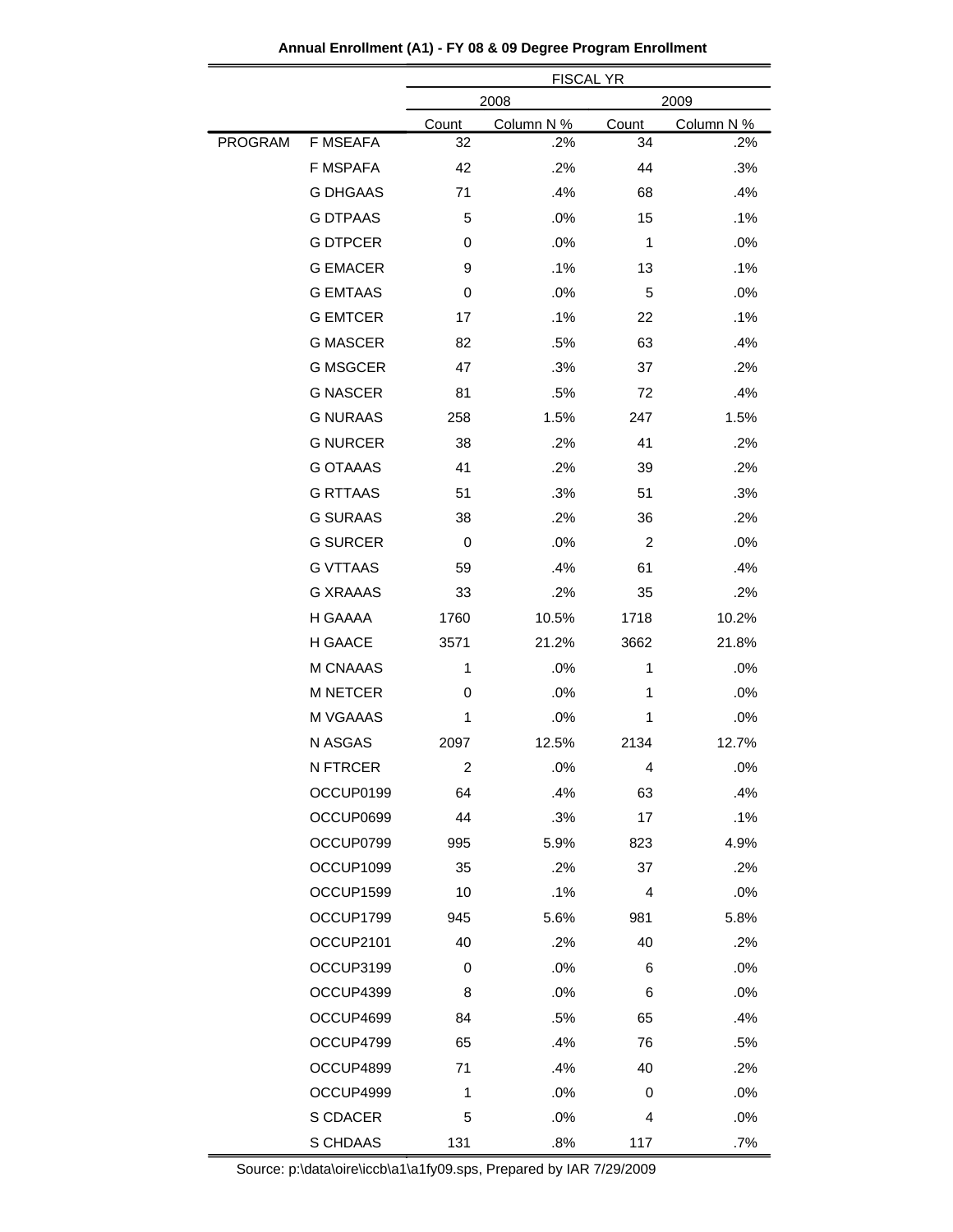|         |                  | <b>FISCAL YR</b> |            |                |            |  |
|---------|------------------|------------------|------------|----------------|------------|--|
|         |                  | 2008             | 2009       |                |            |  |
|         |                  | Count            | Column N % | Count          | Column N % |  |
| PROGRAM | S CJSAAS         | 174              | 1.0%       | 200            | 1.2%       |  |
|         | <b>S FSTAAS</b>  | 60               | .4%        | 52             | .3%        |  |
|         | <b>S FSTCER</b>  | 6                | .0%        | $\overline{4}$ | .0%        |  |
|         | S HSTAAS         | 21               | .1%        | 7              | .0%        |  |
|         | S PROAAS         | 7                | .0%        | 3              | .0%        |  |
|         | <b>T ASPCER</b>  | 6                | .0%        | 1              | .0%        |  |
|         | <b>T CGRCER</b>  | 2                | .0%        | 0              | .0%        |  |
|         | <b>T CISCER</b>  | 7                | .0%        | 5              | .0%        |  |
|         | <b>T CMSAAS</b>  | 50               | .3%        | 43             | .3%        |  |
|         | <b>T CNAAAS</b>  | 77               | .5%        | 90             | .5%        |  |
|         | <b>T CPLAAS</b>  | 44               | .3%        | 39             | .2%        |  |
|         | <b>T CSMCER</b>  | 4                | .0%        | 3              | .0%        |  |
|         | <b>T CSSAAS</b>  | 4                | .0%        | 2              | .0%        |  |
|         | <b>T DGMAAS</b>  | 91               | .5%        | 107            | .6%        |  |
|         | <b>T IPRCER</b>  | 6                | .0%        | 4              | .0%        |  |
|         | <b>TLINCER</b>   | 3                | .0%        | 3              | .0%        |  |
|         | <b>T MSACER</b>  | 2                | .0%        | 2              | .0%        |  |
|         | <b>T MSNCER</b>  | 2                | .0%        | 1              | .0%        |  |
|         | <b>T MSOCER</b>  | 3                | .0%        | 3              | .0%        |  |
|         | <b>T NETCER</b>  | 5                | .0%        | 1              | .0%        |  |
|         | <b>T NSSCER</b>  | 0                | .0%        | 1              | .0%        |  |
|         | <b>T OCAAAS</b>  | 91               | .5%        | 96             | .6%        |  |
|         | T OCPCER         | 4                | .0%        | 3              | .0%        |  |
|         | <b>T OCTCER</b>  | 9                | .1%        | 11             | .1%        |  |
|         | T ODBCER         | 5                | .0%        | 6              | .0%        |  |
|         | T OOSCER         | 4                | .0%        | 2              | .0%        |  |
|         | <b>T VGAAAS</b>  | 21               | .1%        | 12             | .1%        |  |
|         | <b>TVGPAAS</b>   | 5                | .0%        | 1              | .0%        |  |
|         | <b>TVGWCER</b>   | $\overline{c}$   | .0%        | 3              | .0%        |  |
|         | <b>T WSAAAS</b>  | 0                | .0%        | 1              | .0%        |  |
|         | <b>T WSDAAS</b>  | $\overline{c}$   | .0%        | 2              | .0%        |  |
|         | <b>T WSMCER</b>  | 9                | .1%        | 4              | .0%        |  |
|         | <b>VOCSK1600</b> | 174              | 1.0%       | 249            | 1.5%       |  |
|         | <b>VOCSK1601</b> | 0                | .0%        | 13             | .1%        |  |
|         | <b>VOCSK1607</b> | 85               | .5%        | 95             | .6%        |  |
|         | <b>VOCSK1614</b> | 288              | 1.7%       | 295            | 1.8%       |  |
|         | <b>VOCSK1616</b> | 27               | $.2\%$     | 23             | .1%        |  |
|         | <b>VOCSK1617</b> | 16               | .1%        | $\overline{4}$ | .0%        |  |
|         | X CDLCER         | 54               | .3%        | 9              | .1%        |  |
|         | Y AB1CE          | 9                | .1%        | 7              | .0%        |  |
|         | Y AB2CE          | 35               | .2%        | 26             | .2%        |  |

**Annual Enrollment (A1) - FY 08 & 09 Degree Program Enrollment**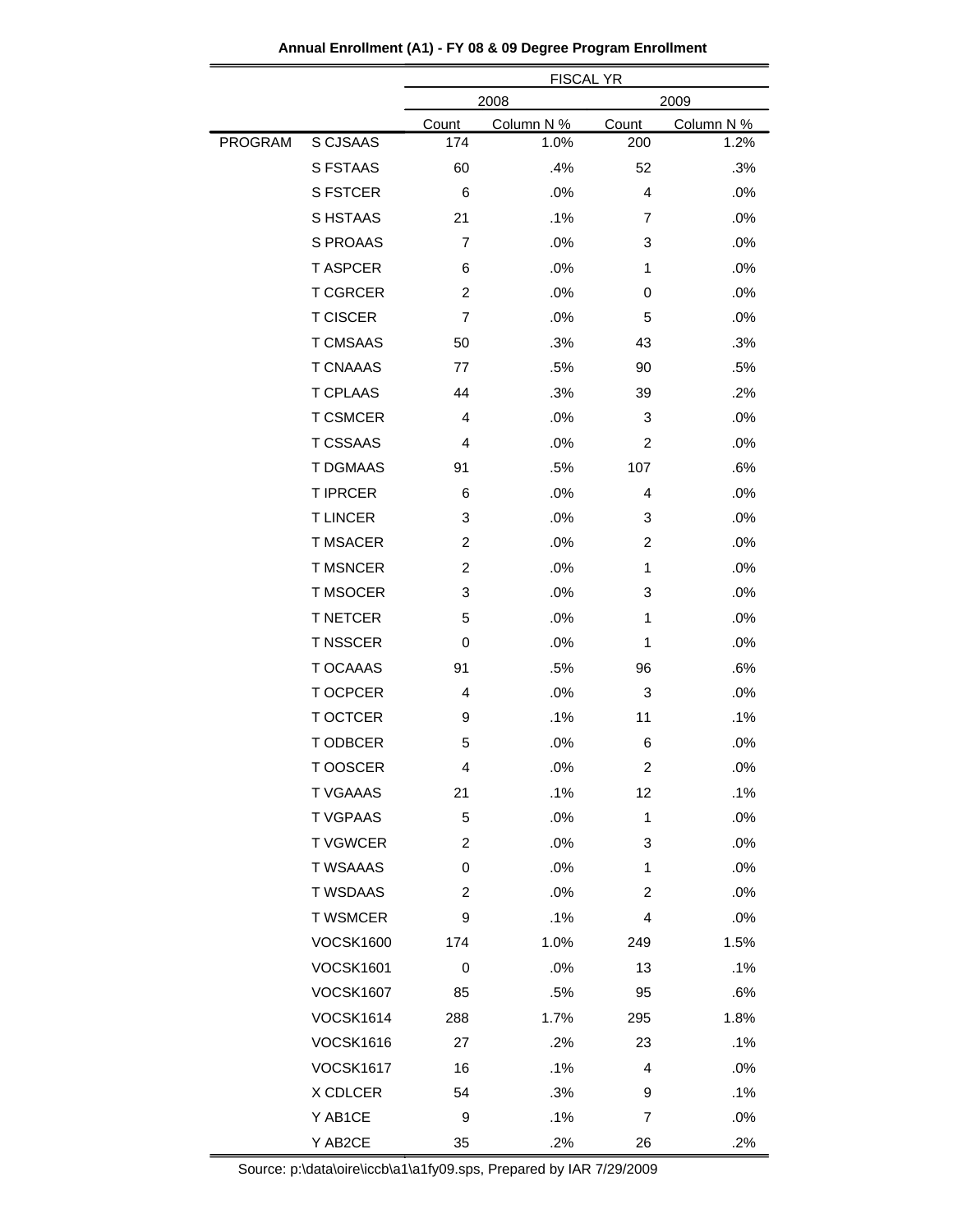|         |                 | <b>FISCAL YR</b> |            |                |            |  |
|---------|-----------------|------------------|------------|----------------|------------|--|
|         |                 |                  | 2008       |                | 2009       |  |
|         |                 | Count            | Column N % | Count          | Column N % |  |
| PROGRAM | Y AB3CE         | 133              | .8%        | 159            | .9%        |  |
|         | Y AB4CE         | 213              | 1.3%       | 249            | 1.5%       |  |
|         | Y ABBCE         | 6                | .0%        | 3              | .0%        |  |
|         | Y ABECE         | 1                | .0%        | 0              | .0%        |  |
|         | Y ABICE         | 5                | .0%        | 2              | .0%        |  |
|         | Y AS5CE         | 131              | .8%        | 151            | .9%        |  |
|         | Y AS6CE         | 286              | 1.7%       | 161            | 1.0%       |  |
|         | Y ASACE         | 4                | .0%        | 1              | .0%        |  |
|         | Y EL1CE         | 90               | .5%        | 126            | .8%        |  |
|         | Y EL2CE         | 182              | 1.1%       | 238            | 1.4%       |  |
|         | Y EL3CE         | 66               | .4%        | 65             | .4%        |  |
|         | Y EL4CE         | 122              | .7%        | 60             | .4%        |  |
|         | Y EL5CE         | 97               | .6%        | 107            | .6%        |  |
|         | Y EL6CE         | 85               | .5%        | 36             | .2%        |  |
|         | Y ELICE         | 1                | .0%        | $\overline{2}$ | .0%        |  |
|         | <b>Y GSUAGS</b> | 1045             | 6.2%       | 1124           | 6.7%       |  |
|         | Total           | 16820            | 100.0%     | 16780          | 100.0%     |  |

**Annual Enrollment (A1) - FY 08 & 09 Degree Program Enrollment**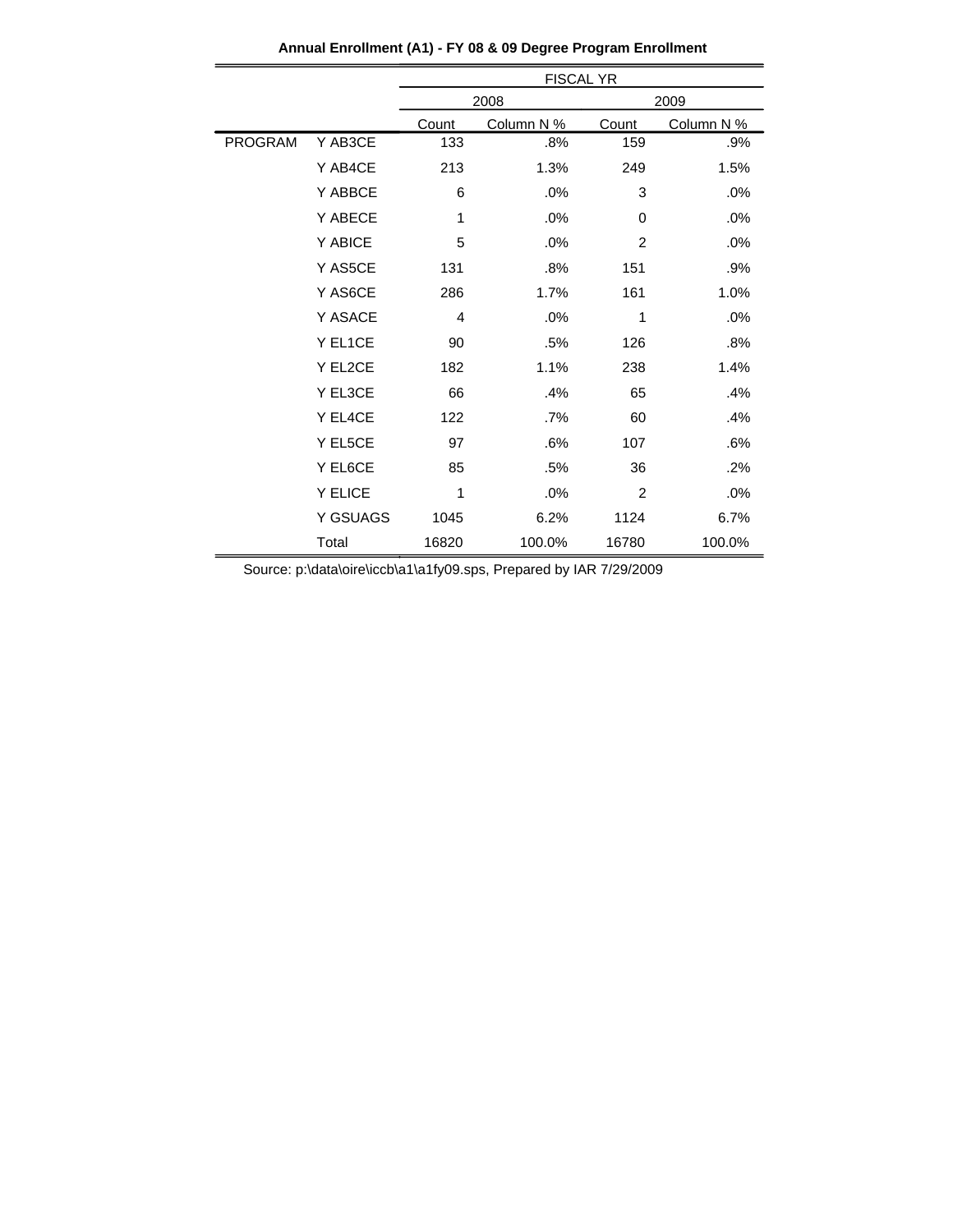|                                    |                               | <b>FISCAL YR</b> |            |                |            |
|------------------------------------|-------------------------------|------------------|------------|----------------|------------|
|                                    |                               |                  | 2008       |                | 2009       |
|                                    |                               | Count            | Column N % | Count          | Column N % |
| TYPE OF<br><b>COMPLETION</b>       | DID NOT complete a program    | 15326            | 91.1%      | 15285          | 91.1%      |
|                                    | Graduate completer            | 1116             | 6.6%       | 1155           | 6.9%       |
|                                    | GED completer                 | 70               | .4%        | 92             | .5%        |
|                                    | Other ABE/ESL Advancement     | 308              | 1.8%       | 248            | 1.5%       |
|                                    | Total                         | 16820            | 100.0%     | 16780          | 100.0%     |
| <b>Term Graduated</b>              | Did Not Complete a Curriculum | 15326            | 91.1%      | 15285          | 91.1%      |
| 1st Curriculum                     | Summer Term                   | 274              | 1.6%       | 259            | 1.5%       |
|                                    | Fall Term                     | 556              | 3.3%       | 511            | 3.0%       |
|                                    | Spring Term                   | 664              | 3.9%       | 725            | 4.3%       |
|                                    | Total                         | 16820            | 100.0%     | 16780          | 100.0%     |
| <b>Term Graduated</b>              | Did Not Complete a Curriculum | 16794            | 99.8%      | 16753          | 99.8%      |
| 2nd Curriculum                     | Summer Term                   | $\pmb{0}$        | .0%        | 5              | .0%        |
|                                    | Fall Term                     | 10               | .1%        | 9              | .1%        |
|                                    | Spring Term                   | 16               | .1%        | 13             | .1%        |
|                                    | Total                         | 16820            | 100.0%     | 16780          | 100.0%     |
| <b>Term Graduated</b>              | Did Not Complete a Curriculum | 16819            | 100.0%     | 16778          | 100.0%     |
| 3rd Curriculum                     | Summer Term                   | 0                | .0%        | 1              | .0%        |
|                                    | Fall Term                     | 1                | .0%        | $\mathbf 0$    | .0%        |
|                                    | Spring Term                   | 0                | .0%        | 1              | .0%        |
|                                    | Total                         | 16820            | 100.0%     | 16780          | 100.0%     |
| <b>PRIMARY</b>                     |                               | 15326            | 91.1%      | 15285          | 91.1%      |
| <b>PROGRAM</b><br><b>COMPLETED</b> | <b>B ABKAAS</b>               | 1                | .0%        | $\overline{c}$ | .0%        |
|                                    | <b>B ABLAAS</b>               | 13               | .1%        | 8              | .0%        |
|                                    | <b>B ABMAAS</b>               | 9                | .1%        | 13             | .1%        |
|                                    | <b>B ABRAAS</b>               | 0                | .0%        | 1              | .0%        |
|                                    | <b>B ABTAAS</b>               | 2                | .0%        | 0              | .0%        |
|                                    | <b>B ACCAAS</b>               | 20               | .1%        | 11             | .1%        |
|                                    | <b>B ACCCER</b>               | $\mathbf 5$      | .0%        | 5              | .0%        |
|                                    | <b>B AGBCER</b>               | 0                | .0%        | 1              | .0%        |
|                                    | <b>B EQMAAS</b>               | 3                | .0%        | 4              | .0%        |
|                                    | <b>B EQMCER</b>               | $\overline{c}$   | .0%        | 1              | .0%        |
|                                    | <b>B GISCER</b>               | 1                | .0%        | 4              | .0%        |
|                                    | <b>B HIHAAS</b>               | 1                | .0%        | 2              | .0%        |
|                                    | <b>B HIMCER</b>               | 1                | .0%        | 1              | .0%        |
|                                    | <b>B HIRAAS</b>               | 6                | .0%        | 5              | .0%        |
|                                    | <b>B INDCER</b>               | $\overline{c}$   | .0%        | $\overline{c}$ | .0%        |
|                                    | <b>B INTCER</b>               | 1                | .0%        | 1              | .0%        |
|                                    | <b>B MGTAAS</b>               | 15               | .1%        | 12             | .1%        |
|                                    | <b>B MKTAAS</b>               | $\overline{7}$   | .0%        | 4              | .0%        |
|                                    | <b>B OCAAAS</b>               | 0                | .0%        | $\overline{c}$ | .0%        |
|                                    | <b>B OCTCER</b>               | 0                | $.0\%$     | 1              | .0%        |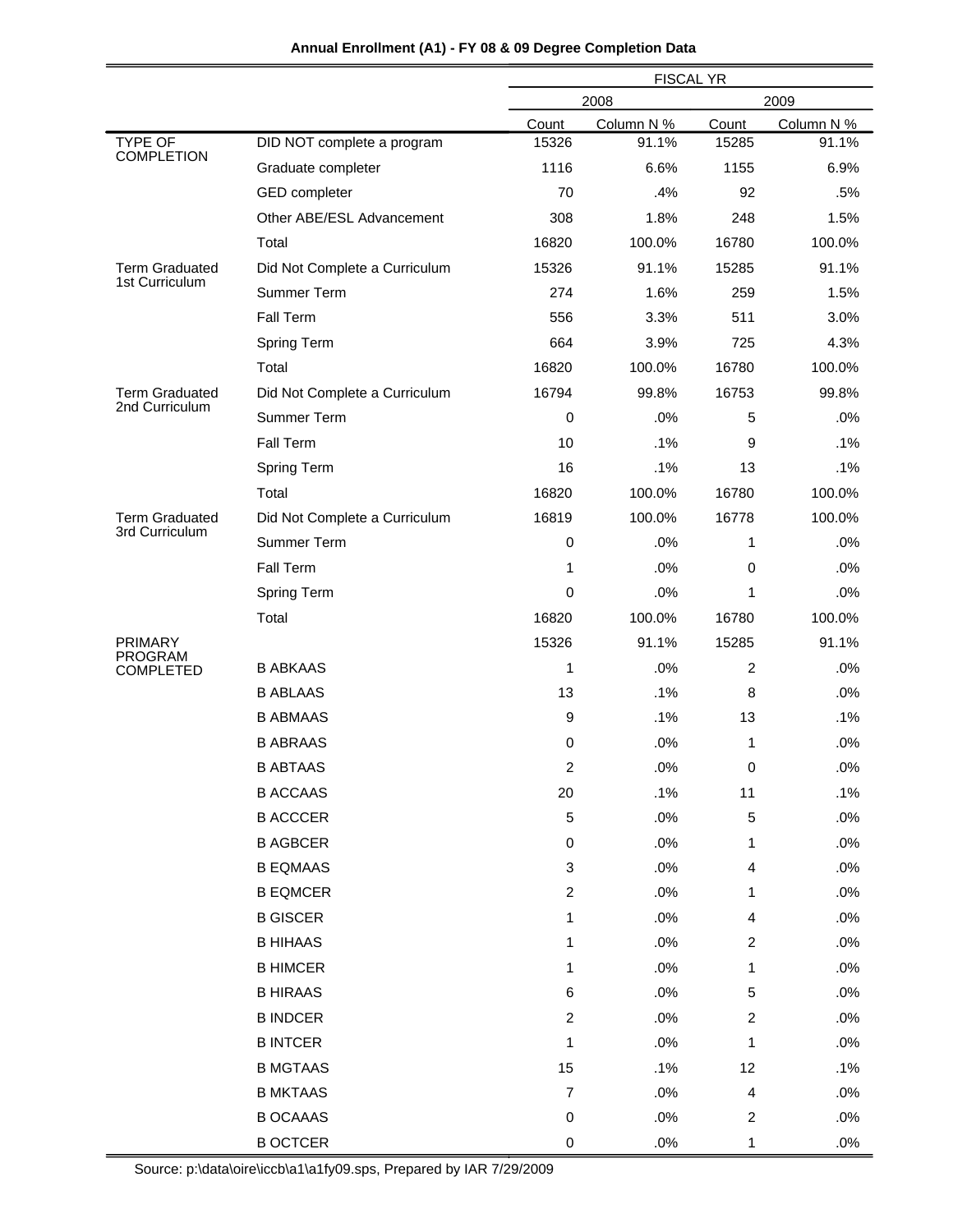| Annual Enrollment (A1) - FY 08 & 09 Degree Completion Data |  |  |  |  |  |
|------------------------------------------------------------|--|--|--|--|--|
|------------------------------------------------------------|--|--|--|--|--|

|                           |                 |                           | <b>FISCAL YR</b> |                |            |
|---------------------------|-----------------|---------------------------|------------------|----------------|------------|
|                           |                 |                           | 2008<br>2009     |                |            |
|                           |                 | Count                     | Column N %       | Count          | Column N % |
| <b>PRIMARY</b><br>PROGRAM | C TFLCER        | $\overline{\mathbf{4}}$   | .0%              | $\pmb{0}$      | .0%        |
| <b>COMPLETED</b>          | C TFOCER        | $\boldsymbol{2}$          | .0%              | 0              | .0%        |
|                           | E ACECER        | 18                        | .1%              | 12             | .1%        |
|                           | E ACRAAS        | 10                        | .1%              | 9              | .1%        |
|                           | E ACRCER        | 1                         | .0%              | 1              | .0%        |
|                           | E AFTAAS        | 20                        | .1%              | 17             | .1%        |
|                           | E AMTCER        | 1                         | .0%              | $\mathbf 0$    | .0%        |
|                           | E AUSCER        | $\overline{c}$            | .0%              | 0              | .0%        |
|                           | <b>E AUTAAS</b> | $\overline{7}$            | .0%              | $\overline{7}$ | .0%        |
|                           | <b>E BCRCER</b> | $\overline{c}$            | .0%              | 1              | .0%        |
|                           | E BRLCER        | 8                         | .0%              | 7              | .0%        |
|                           | E CCACER        | $\ensuremath{\mathsf{3}}$ | .0%              | 0              | .0%        |
|                           | E CCDCER        | 1                         | .0%              | 0              | .0%        |
|                           | E CDBAAS        | 6                         | .0%              | 4              | .0%        |
|                           | E CDMAAS        | 10                        | .1%              | 14             | .1%        |
|                           | E CDSAAS        | $\ensuremath{\mathsf{3}}$ | .0%              | 4              | .0%        |
|                           | E CIVCER        | $\pmb{0}$                 | .0%              | $\overline{2}$ | .0%        |
|                           | E CMDCER        | $\pmb{0}$                 | .0%              | $\overline{2}$ | .0%        |
|                           | <b>E CRRCER</b> | $\overline{c}$            | .0%              | $\overline{2}$ | .0%        |
|                           | <b>E CTTAAS</b> | 1                         | .0%              | 5              | .0%        |
|                           | E CWCCER        | $\pmb{0}$                 | .0%              | 1              | .0%        |
|                           | E ECJAAS        | 1                         | .0%              | 0              | .0%        |
|                           | E ECSAAS        | 3                         | .0%              | 8              | .0%        |
|                           | E ELPCER        | 4                         | .0%              | 4              | .0%        |
|                           | E ENOCER        | $\overline{c}$            | .0%              | 0              | .0%        |
|                           | E ENSAES        | 6                         | .0%              | 12             | .1%        |
|                           | E GLZCER        | 1                         | .0%              | 0              | .0%        |
|                           | E HVCCER        | $\ensuremath{\mathsf{3}}$ | .0%              | 5              | .0%        |
|                           | E IRWCER        | $\pmb{0}$                 | .0%              | 1              | .0%        |
|                           | E LBRCER        | 6                         | .0%              | 1              | .0%        |
|                           | <b>E MFGAAS</b> | 5                         | .0%              | 5              | .0%        |
|                           | E PDACER        | $\pmb{0}$                 | .0%              | 1              | .0%        |
|                           | E PETAAS        | $\overline{7}$            | .0%              | 13             | .1%        |
|                           | E PFTCER        | $10$                      | .1%              | 1              | .0%        |
|                           | E SMACER        | $\pmb{0}$                 | .0%              | $\overline{c}$ | .0%        |
|                           | E TACCER        | 1                         | .0%              | 0              | .0%        |
|                           | F AADAFA        | 6                         | .0%              | 4              | .0%        |
|                           | F AAEAFA        | $\overline{c}$            | .0%              | $\overline{a}$ | .0%        |
|                           | F GDSAAS        | 3                         | .0%              | 4              | .0%        |
|                           | F GDWAAS        | 1                         | .0%              | 0              | .0%        |
|                           | <b>F MCBAAS</b> | 1                         | .0%              | $\overline{c}$ | .0%        |
|                           |                 |                           |                  |                |            |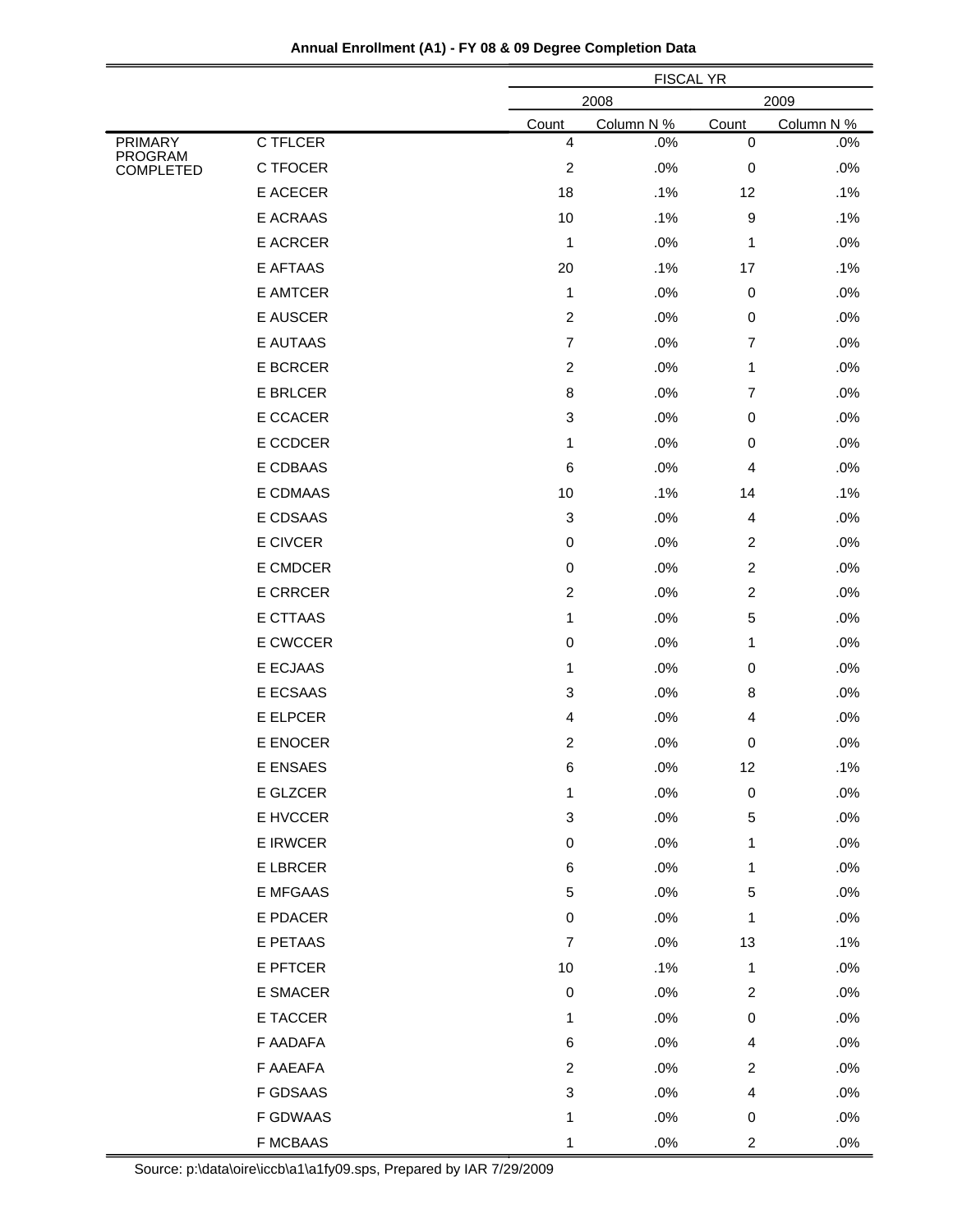|                                       | <b>FISCAL YR</b><br>2008<br>2009 |            |                |            |
|---------------------------------------|----------------------------------|------------|----------------|------------|
|                                       | Count                            | Column N % | Count          | Column N % |
| <b>F MCCAAS</b><br>PRIMARY<br>PROGRAM | $\pmb{0}$                        | .0%        | 1              | .0%        |
| F MSEAFA<br><b>COMPLETED</b>          | $\boldsymbol{2}$                 | .0%        | 3              | .0%        |
| <b>F MSPAFA</b>                       | 0                                | .0%        | $\overline{c}$ | .0%        |
| <b>G DHGAAS</b>                       | 36                               | .2%        | 31             | .2%        |
| <b>G EMACER</b>                       | $\overline{\mathcal{I}}$         | .0%        | 11             | .1%        |
| <b>G EMTAAS</b>                       | 1                                | .0%        | 1              | .0%        |
| <b>G EMTCER</b>                       | 8                                | .0%        | 16             | .1%        |
| <b>G MASCER</b>                       | 16                               | .1%        | 10             | .1%        |
| <b>G MSGCER</b>                       | 26                               | .2%        | 25             | .1%        |
| <b>G NASCER</b>                       | 41                               | .2%        | 30             | .2%        |
| <b>G NURAAS</b>                       | 59                               | .4%        | 91             | .5%        |
| <b>G NURCER</b>                       | 18                               | .1%        | 11             | .1%        |
| <b>G OTAAAS</b>                       | 18                               | .1%        | 19             | .1%        |
| <b>G RTTAAS</b>                       | 15                               | .1%        | 28             | .2%        |
| <b>G SURAAS</b>                       | 15                               | .1%        | 12             | .1%        |
| <b>G SURCER</b>                       | 0                                | .0%        | 1              | .0%        |
| <b>G VTTAAS</b>                       | 25                               | .1%        | 24             | .1%        |
| <b>G XRAAAS</b>                       | 15                               | .1%        | 15             | .1%        |
| H GAAAA                               | 152                              | .9%        | 158            | .9%        |
| N ASGAS                               | 252                              | 1.5%       | 266            | 1.6%       |
| S CDACER                              | $\overline{c}$                   | .0%        | 0              | .0%        |
| S CHDAAS                              | 8                                | .0%        | 14             | .1%        |
| S CJSAAS                              | 17                               | .1%        | 16             | .1%        |
| S FSTAAS                              | $\overline{7}$                   | .0%        | 5              | .0%        |
| S HSTAAS                              | $\ensuremath{\mathsf{3}}$        | .0%        | 1              | .0%        |
| <b>T ASPCER</b>                       | 3                                | .0%        | 0              | .0%        |
| <b>T CGRCER</b>                       | $\overline{c}$                   | .0%        | 0              | .0%        |
| <b>T CISCER</b>                       | $\overline{7}$                   | .0%        | 6              | .0%        |
| T CMSAAS                              | $\overline{7}$                   | .0%        | 4              | .0%        |
| <b>T CNAAAS</b>                       | 8                                | .0%        | 8              | .0%        |
| <b>T CPLAAS</b>                       | 6                                | .0%        | 5              | .0%        |
| T CSMCER                              | 1                                | .0%        | 1              | .0%        |
| T CSSAAS                              | 1                                | .0%        | $\,0\,$        | .0%        |
| T DGMAAS                              | $\overline{c}$                   | .0%        | 14             | .1%        |
| <b>T IPRCER</b>                       | 1                                | .0%        | 3              | .0%        |
| <b>T LINCER</b>                       | 1                                | .0%        | 0              | .0%        |
| T MSOCER                              | 1                                | .0%        | 1              | .0%        |
| T NSSCER                              | 0                                | .0%        | 1              | .0%        |
| T OCAAAS                              | 9                                | .1%        | 10             | .1%        |
| T OCPCER                              | 1                                | .0%        | $\pmb{0}$      | .0%        |
| T OCTCER                              | 1                                | $.0\%$     | $\overline{a}$ | $.0\%$     |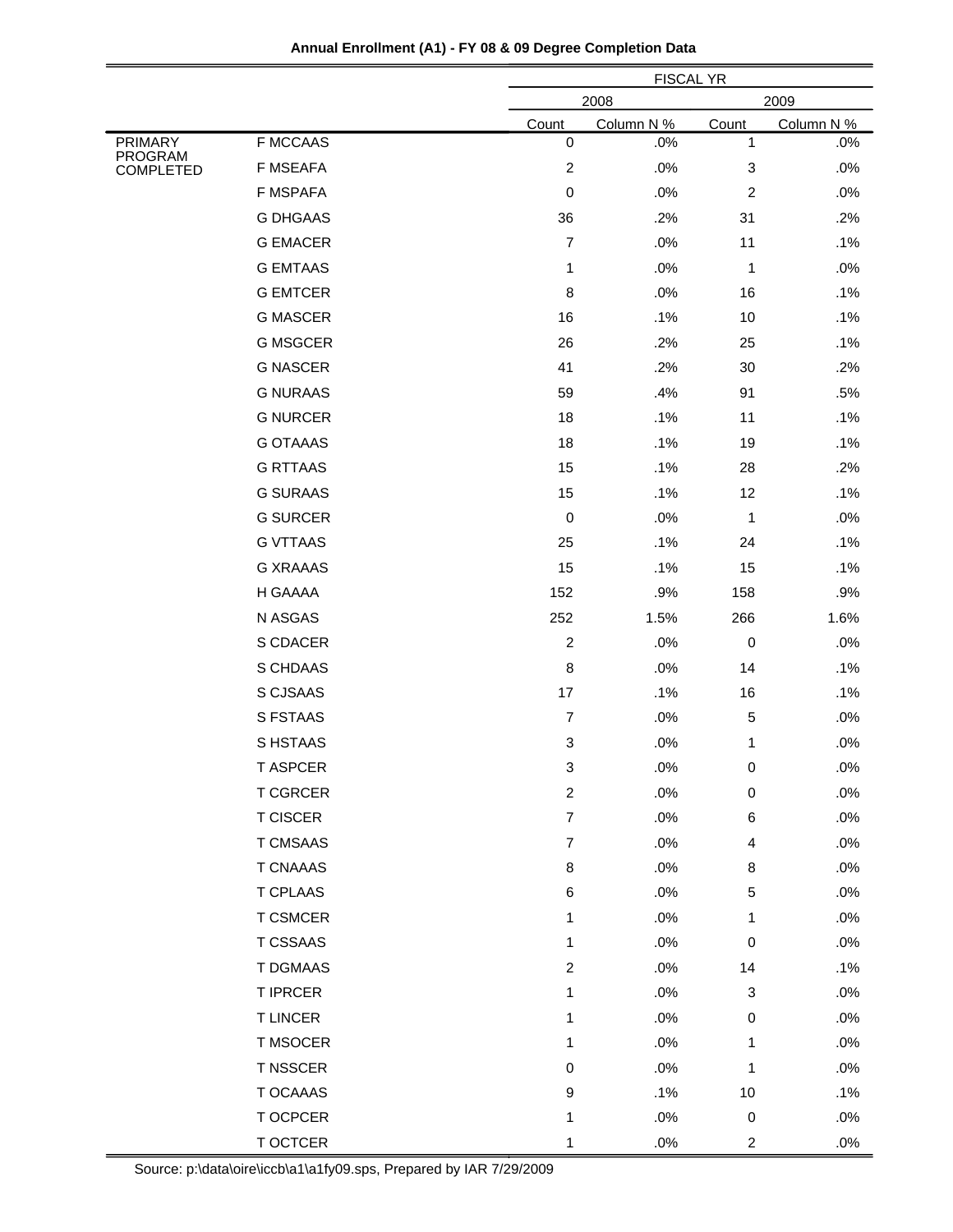|                                    |                                                                            | <b>FISCAL YR</b> |            |                |            |
|------------------------------------|----------------------------------------------------------------------------|------------------|------------|----------------|------------|
|                                    |                                                                            | 2008<br>2009     |            |                |            |
|                                    |                                                                            | Count            | Column N % | Count          | Column N % |
| <b>PRIMARY</b>                     | T ODBCER                                                                   | 1                | .0%        | 4              | .0%        |
| <b>PROGRAM</b><br><b>COMPLETED</b> | T OOSCER                                                                   | 3                | .0%        | 0              | .0%        |
|                                    | <b>T VGAAAS</b>                                                            | 3                | .0%        | 3              | .0%        |
|                                    | <b>TVGWCER</b>                                                             | 1                | .0%        | 2              | .0%        |
|                                    | <b>T WSAAAS</b>                                                            | 0                | .0%        | 1              | .0%        |
|                                    | <b>T WSDAAS</b>                                                            | 1                | .0%        | $\mathbf 0$    | .0%        |
|                                    | <b>T WSMCER</b>                                                            | $\mathbf 0$      | .0%        | 2              | .0%        |
|                                    | X CDLCER                                                                   | 5                | .0%        | 0              | .0%        |
|                                    | Y AB3CE                                                                    | 26               | .2%        | 33             | .2%        |
|                                    | Y AB4CE                                                                    | 13               | .1%        | 25             | .1%        |
|                                    | Y AS6CE                                                                    | 70               | .4%        | 92             | .5%        |
|                                    | Y EL2CE                                                                    | 138              | .8%        | 87             | .5%        |
|                                    | Y EL4CE                                                                    | 131              | .8%        | 103            | .6%        |
|                                    | Y GSUAGS                                                                   | 56               | .3%        | 64             | .4%        |
|                                    | Total                                                                      | 16820            | 100.0%     | 16780          | 100.0%     |
| PCS/1st                            | Gen Assoc/AGS, ALS, AGS                                                    | 56               | 4.7%       | 64             | 5.1%       |
| Curriculum                         | Bac Transfer/AA, AS                                                        | 420              | 35.4%      | 447            | 35.8%      |
|                                    | Occup/Technical                                                            | 640              | 54.0%      | 644            | 51.6%      |
|                                    | Basic Skills/Adult Ed                                                      | 70               | 5.9%       | 92             | 7.4%       |
|                                    | Total                                                                      | 1186             | 100.0%     | 1247           | 100.0%     |
| CIP/1st<br>Curriculum              | Agricultural Business and<br>Management, General.                          | 9                | .8%        | 14             | 1.1%       |
|                                    | Agribusiness/Agricultural Business<br>Operations.                          | 1                | .1%        | $\overline{2}$ | .2%        |
|                                    | Agricultural Business Technology.                                          | $\mathbf 0$      | .0%        | 1              | $.1\%$     |
|                                    | <b>Agricultural Power Machinery</b><br>Operator.                           | 3                | .3%        | 4              | .3%        |
|                                    | Horse Husbandry/Equine Science<br>and Management.                          | 5                | .4%        | 5              | .4%        |
|                                    | Landscaping and Groundskeeping.                                            | 13               | 1.1%       | 8              | .6%        |
|                                    | Radio and Television.                                                      | 1                | $.1\%$     | $\overline{2}$ | $.2\%$     |
|                                    | Digital Communication and<br>Media/Multimedia.                             | 2                | .2%        | 14             | 1.1%       |
|                                    | Radio and Television Broadcasting<br>Technology/Technician.                | 0                | .0%        | 1              | $.1\%$     |
|                                    | Animation, Interactive Technology,<br>Video Graphics, and Special Effects. | 3                | .3%        | 3              | .2%        |
|                                    | Computer<br>Programming/Programmer, General.                               | 3                | .3%        | 0              | .0%        |
|                                    | Computer Programming, Specific<br>Applications.                            | 8                | $.7\%$     | 6              | .5%        |
|                                    | Data Entry/Microcomputer<br>Applications, General.                         | 7                | .6%        | 4              | .3%        |
|                                    | Web Page, Digital/Multimedia and<br>Information Resources Design.          | 5                | .4%        | 0              | .0%        |
|                                    | Data Modeling/Warehousing and<br>Database Administration.                  | 1                | .1%        | 5              | .4%        |
|                                    | Computer Graphics.                                                         | 3                | .3%        | $\overline{2}$ | .2%        |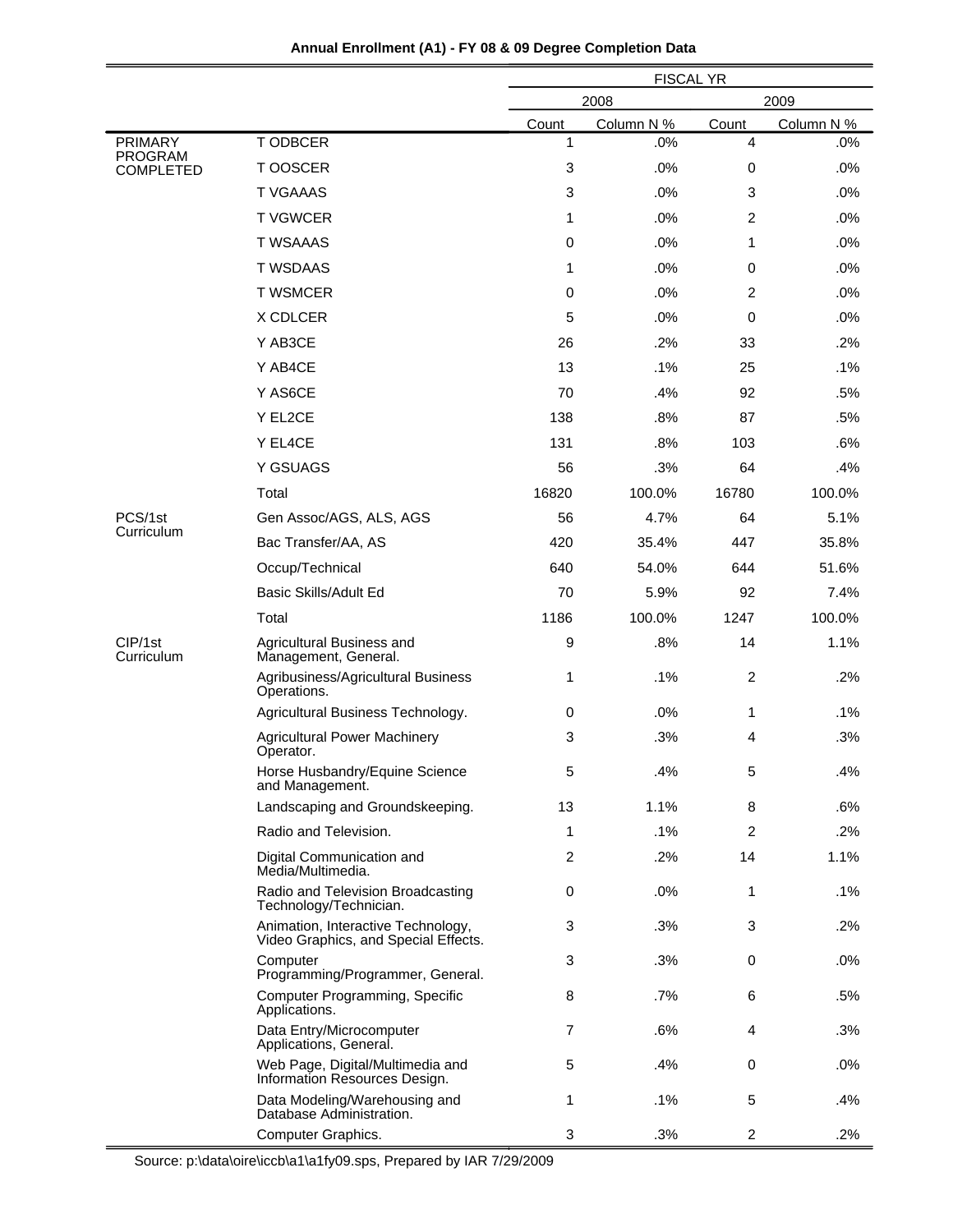|                       |                                                                                                                               | <b>FISCAL YR</b> |            |                |            |
|-----------------------|-------------------------------------------------------------------------------------------------------------------------------|------------------|------------|----------------|------------|
|                       |                                                                                                                               | 2008<br>2009     |            |                |            |
|                       |                                                                                                                               | Count            | Column N % | Count          | Column N % |
| CIP/1st<br>Curriculum | Computer Systems Networking and<br>Telecommunications.                                                                        | $\overline{7}$   | .6%        | $\overline{7}$ | .6%        |
|                       | System Administration/Administrator.                                                                                          | 9                | .8%        | 8              | .6%        |
|                       | Web/Multimedia Management and<br>Webmaster.                                                                                   | 0                | .0%        | 2              | .2%        |
|                       | Massage.                                                                                                                      | 26               | 2.2%       | 25             | 2.0%       |
|                       | Teacher Education, Multiple Levels.                                                                                           | 2                | .2%        | 2              | .2%        |
|                       | Music Teacher Education.                                                                                                      | 2                | .2%        | 3              | .2%        |
|                       | Teaching English as a Second or<br>Foreign Language.                                                                          | 6                | .5%        | 0              | .0%        |
|                       | Engineering, General.                                                                                                         | 6                | .5%        | 12             | 1.0%       |
|                       | Industrial Technology/Technician.                                                                                             | 5                | .4%        | 5              | .4%        |
|                       | Surveying Technology/Surveying.                                                                                               | 3                | .3%        | 4              | .3%        |
|                       | Computer Systems Technology.                                                                                                  | 3                | .3%        | 8              | .6%        |
|                       | CAD/CADD Drafting and/or Design<br>Technology/Technician.                                                                     | 0                | .0%        | $\overline{c}$ | .2%        |
|                       | Mechanical Drafting and Mechanical<br>Drafting CAD/CADD.                                                                      | 0                | .0%        | $\overline{c}$ | .2%        |
|                       | Child Care Provider/Assistant.                                                                                                | 10               | .8%        | 14             | 1.1%       |
|                       | Liberal Arts and Sciences/Liberal<br>Studies.                                                                                 | 152              | 12.8%      | 158            | 12.7%      |
|                       | General Studies.                                                                                                              | 56               | 4.7%       | 64             | 5.1%       |
|                       | Biological and Physical Sciences.                                                                                             | 252              | 21.2%      | 266            | 21.3%      |
|                       | High Adult Secondary Ed ASE                                                                                                   | 70               | 5.9%       | 92             | 7.4%       |
|                       | Criminal Justice/Police Science.                                                                                              | 17               | 1.4%       | 16             | 1.3%       |
|                       | Fire Science/Fire-fighting.                                                                                                   | 7                | .6%        | 5              | .4%        |
|                       | Social Work.                                                                                                                  | 3                | .3%        | 1              | $.1\%$     |
|                       | Construction Trades, General.                                                                                                 | 6                | .5%        | 1              | $.1\%$     |
|                       | Carpentry/Carpenter.                                                                                                          | 3                | .3%        | 0              | .0%        |
|                       | Electrician.                                                                                                                  | 1                | .1%        | 0              | .0%        |
|                       | Building/Property Maintenance and<br>Management.                                                                              | 2                | .2%        | 1              | .1%        |
|                       | Glazier.                                                                                                                      | 1                | $.1\%$     | 0              | .0%        |
|                       | Painting/Painter and Wall Coverer.                                                                                            | 0                | .0%        | 1              | .1%        |
|                       | Building/Construction Finishing,<br>Management, and Inspection, Other.                                                        | 1                | .1%        | 5              | .4%        |
|                       | Plumber and Pipefitter.                                                                                                       | 10               | .8%        | 1              | $.1\%$     |
|                       | <b>Industrial Electronics</b><br>Technology/Technician.                                                                       | 4                | .3%        | 4              | .3%        |
|                       | Heating, Air Conditioning, Ventilation<br>and Refrigeration Maintenance<br>Technology/Technician (HAC, HACR,<br>HVAC, HVACR). | 3                | .3%        | 5              | .4%        |
|                       | Autobody/Collision and Repair<br>Technology/Technician.                                                                       | 32               | 2.7%       | 25             | 2.0%       |
|                       | Automobile/Automotive Mechanics<br>Technology/Technician.                                                                     | 41               | 3.5%       | 31             | 2.5%       |
|                       | <b>Diesel Mechanics</b><br>Technology/Technician.                                                                             | 7                | .6%        | 13             | 1.0%       |
|                       | <b>Sheet Metal</b><br>Technology/Sheetworking.                                                                                | 0                | .0%        | $\overline{c}$ | .2%        |

-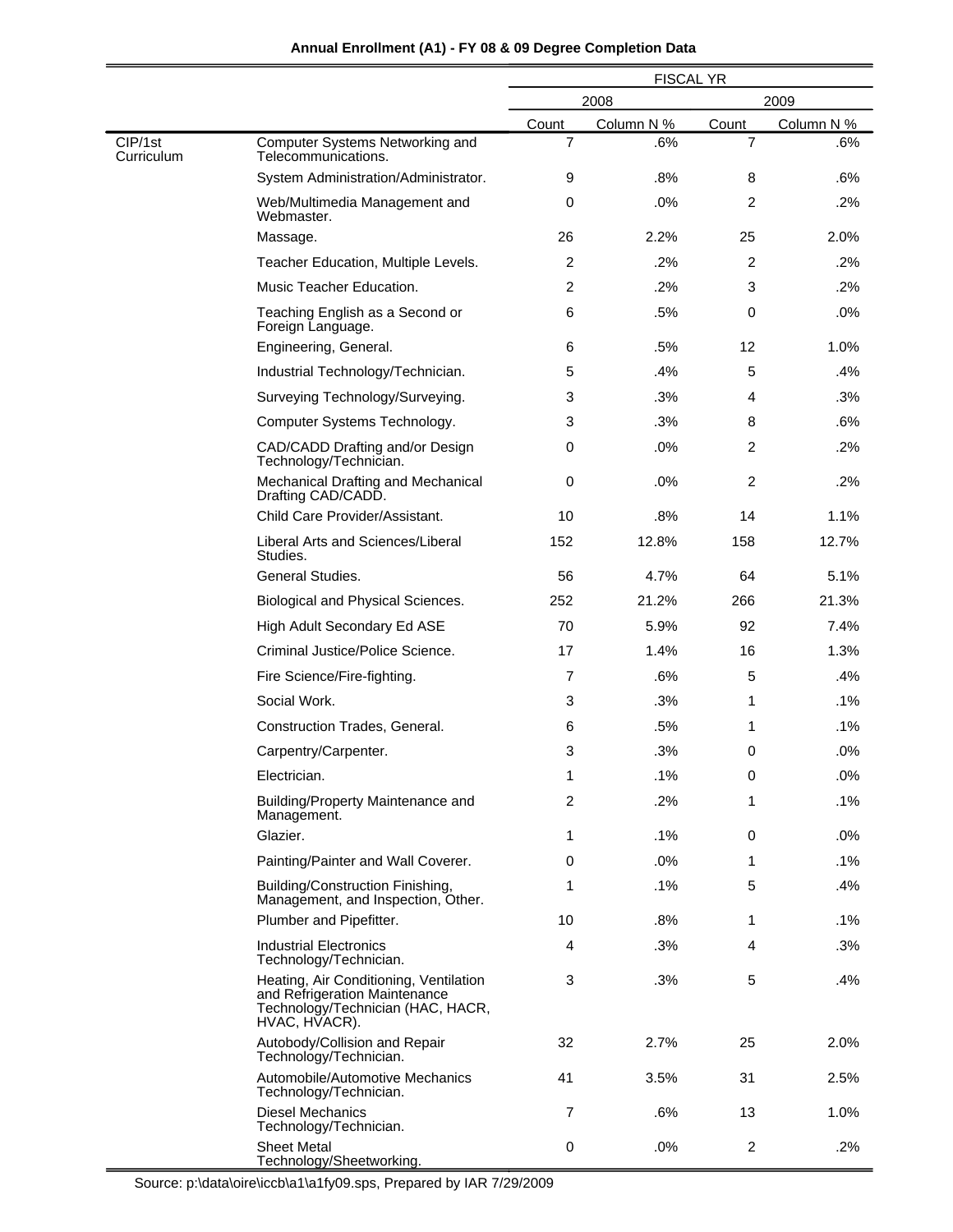|                       |                                                                  | <b>FISCAL YR</b> |            |                |            |
|-----------------------|------------------------------------------------------------------|------------------|------------|----------------|------------|
|                       |                                                                  | 2009<br>2008     |            |                |            |
|                       |                                                                  | Count            | Column N % | Count          | Column N % |
| CIP/1st<br>Curriculum | Ironworking/Ironworker.                                          | $\mathbf 0$      | .0%        | 1              | .1%        |
|                       | <b>Truck and Bus Driver/Commercial</b><br>Vehicle Operation.     | 5                | .4%        | 0              | .0%        |
|                       | Graphic Design.                                                  | 3                | .3%        | 4              | .3%        |
|                       | Fine/Studio Arts, General.                                       | 6                | .5%        | 4              | .3%        |
|                       | Music, General.                                                  | 0                | .0%        | 2              | .2%        |
|                       | Dental Hygiene/Hygienist.                                        | 36               | 3.0%       | 31             | 2.5%       |
|                       | Medical<br>Transcription/Transcriptionist.                       | 1                | .1%        | 3              | .2%        |
|                       | Medical/Clinical Assistant.                                      | 16               | 1.3%       | 10             | .8%        |
|                       | Occupational Therapist Assistant.                                | 18               | 1.5%       | 19             | 1.5%       |
|                       | Veterinary/Animal Health<br>Technician/Assistant.                | 25               | 2.1%       | 24             | 1.9%       |
|                       | <b>Emergency Care Attendant (EMT</b><br>Ambulance).              | $\overline{7}$   | .6%        | 11             | $.9\%$     |
|                       | <b>Emergency Medical</b><br>Technology/Technician (Paramedic).   | 9                | .8%        | 17             | 1.4%       |
|                       | Respiratory Care Therapy/Therapist.                              | 15               | 1.3%       | 28             | 2.2%       |
|                       | Surgical Technology/Technologist.                                | 15               | 1.3%       | 13             | 1.0%       |
|                       | Radiologic Technology/Science -<br>Radiographer.                 | 15               | 1.3%       | 15             | 1.2%       |
|                       | Nursing/Registered Nurse (RN, ASN,<br>BSN, MSN).                 | 59               | 5.0%       | 91             | 7.3%       |
|                       | Licensed Practical/Vocational Nurse<br>Training (LPN, LVN, Cert. | 18               | 1.5%       | 11             | .9%        |
|                       | Nurse/Nursing Assistant/Aide and<br>Patient Care Assistant.      | 41               | 3.5%       | 30             | 2.4%       |
|                       | <b>Business Administration and</b><br>Management, General.       | 15               | 1.3%       | 12             | 1.0%       |
|                       | Accounting.                                                      | 25               | 2.1%       | 16             | 1.3%       |
|                       | Administrative Assistant and<br>Secretarial Science, General.    | $\overline{2}$   | .2%        | 3              | .2%        |
|                       | Executive Assistant/Executive<br>Secretary.                      | 9                | .8%        | 12             | 1.0%       |
|                       | Business/Office<br>Automation/Technology/Data Entry.             | 1                | $.1\%$     | 1              | .1%        |
|                       | Entrepreneurship/Entrepreneurial<br>Studies.                     | 2                | .2%        | $\overline{2}$ | .2%        |
|                       | Hotel/Motel<br>Administration/Management.                        | $\overline{c}$   | .2%        | 3              | .2%        |
|                       | <b>Restaurant/Food Services</b><br>Management.                   | 6                | .5%        | 5              | .4%        |
|                       | International<br>Business/Trade/Commerce.                        | 1                | .1%        | 1              | $.1\%$     |
|                       | Selling Skills and Sales Operations.                             | 7                | .6%        | 4              | .3%        |
|                       | <b>Construction Management.</b>                                  | 16               | 1.3%       | 18             | 1.4%       |
|                       | Total                                                            | 1186             | 100.0%     | 1247           | 100.0%     |
| PCS/2nd               | Gen Assoc/AGS, ALS, AGS                                          | 0                | .0%        | $\overline{2}$ | 7.4%       |
| Curriculum            | Bac Transfer/AA, AS                                              | $\overline{7}$   | 26.9%      | 1              | 3.7%       |
|                       | Occup/Technical                                                  | 19               | 73.1%      | 24             | 88.9%      |
|                       | Total                                                            | 26               | 100.0%     | 27             | 100.0%     |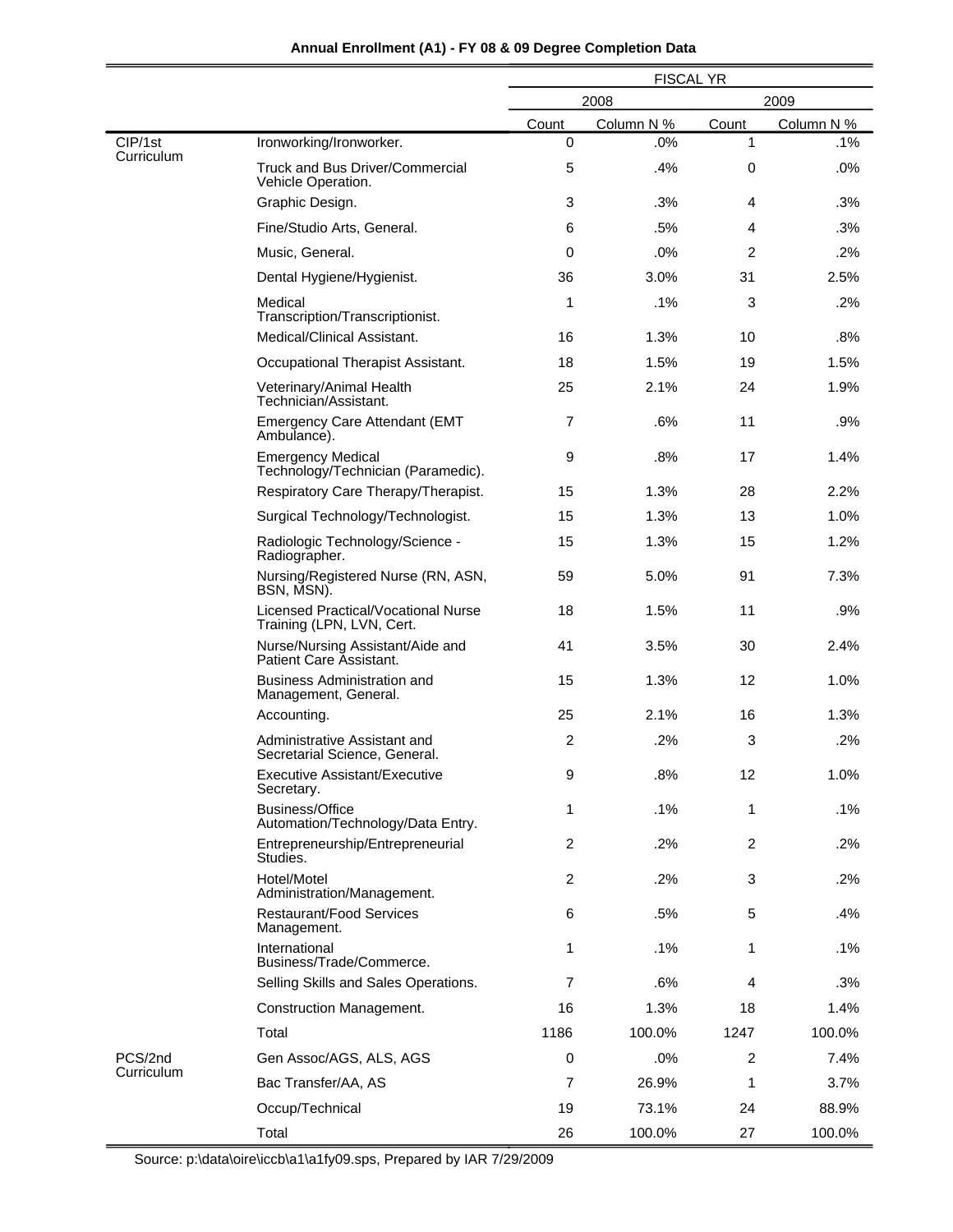|                       |                                                                                                                               | <b>FISCAL YR</b> |            |                |            |
|-----------------------|-------------------------------------------------------------------------------------------------------------------------------|------------------|------------|----------------|------------|
|                       |                                                                                                                               |                  | 2008       |                | 2009       |
|                       |                                                                                                                               | Count            | Column N % | Count          | Column N % |
| CIP/2nd<br>Curriculum | Agricultural Business and<br>Management, General.                                                                             | 0                | .0%        | 1              | 3.7%       |
|                       | Agribusiness/Agricultural Business<br>Operations.                                                                             | 0                | .0%        | 1              | 3.7%       |
|                       | Floriculture/Floristry Operations and<br>Management.                                                                          | 1                | 3.8%       | $\mathbf 0$    | .0%        |
|                       | Data Entry/Microcomputer<br>Applications, General.                                                                            | 0                | .0%        | 1              | 3.7%       |
|                       | System Administration/Administrator.                                                                                          | 0                | .0%        | 4              | 14.8%      |
|                       | Web/Multimedia Management and<br>Webmaster.                                                                                   | 1                | 3.8%       | 1              | 3.7%       |
|                       | CAD/CADD Drafting and/or Design<br>Technology/Technician.                                                                     | 1                | 3.8%       | 1              | 3.7%       |
|                       | Liberal Arts and Sciences/Liberal<br>Studies.                                                                                 | 2                | 7.7%       | $\mathbf 0$    | .0%        |
|                       | General Studies.                                                                                                              | 0                | .0%        | 2              | 7.4%       |
|                       | Biological and Physical Sciences.                                                                                             | 5                | 19.2%      | 1              | 3.7%       |
|                       | Health and Physical Education,<br>General.                                                                                    | 0                | .0%        | 1              | 3.7%       |
|                       | Criminal Justice/Police Science.                                                                                              | 1                | 3.8%       | 0              | .0%        |
|                       | Carpentry/Carpenter.                                                                                                          | 1                | 3.8%       | 1              | 3.7%       |
|                       | Building/Construction Finishing,<br>Management, and Inspection, Other.                                                        | 3                | 11.5%      | 0              | .0%        |
|                       | <b>Industrial Electronics</b><br>Technology/Technician.                                                                       | $\mathbf 0$      | .0%        | 4              | 14.8%      |
|                       | Heating, Air Conditioning, Ventilation<br>and Refrigeration Maintenance<br>Technology/Technician (HAC, HACR,<br>HVAC, HVACR). | 1                | 3.8%       | 0              | .0%        |
|                       | Autobody/Collision and Repair<br>Technology/Technician.                                                                       | 2                | 7.7%       | 0              | .0%        |
|                       | Automobile/Automotive Mechanics<br>Technology/Technician.                                                                     | 1                | 3.8%       | 0              | .0%        |
|                       | Medical/Clinical Assistant.                                                                                                   | 1                | 3.8%       | 1              | 3.7%       |
|                       | Emergency Care Attendant (EMT<br>Ambulance).                                                                                  | $\overline{c}$   | 7.7%       | $\pmb{0}$      | .0%        |
|                       | <b>Emergency Medical</b><br>Technology/Technician (Paramedic).                                                                | 0                | .0%        | 1              | 3.7%       |
|                       | Nursing/Registered Nurse (RN, ASN,<br>BSN, MSN).                                                                              | 1                | 3.8%       | 1              | 3.7%       |
|                       | Business Administration and<br>Management, General.                                                                           | 1                | 3.8%       | $\mathbf 0$    | .0%        |
|                       | Administrative Assistant and<br>Secretarial Science, General.                                                                 | 0                | .0%        | 3              | 11.1%      |
|                       | <b>Executive Assistant/Executive</b><br>Secretary.                                                                            | 0                | .0%        | 1              | 3.7%       |
|                       | Hotel/Motel<br>Administration/Management.                                                                                     | 0                | .0%        | $\overline{2}$ | 7.4%       |
|                       | <b>Restaurant/Food Services</b><br>Management.                                                                                | 1                | 3.8%       | 0              | .0%        |
|                       | <b>Construction Management.</b>                                                                                               | 1                | 3.8%       | 0              | .0%        |
|                       | Total                                                                                                                         | 26               | 100.0%     | 27             | 100.0%     |
| PCS/3rd               | Occup/Technical                                                                                                               | 1                | 100.0%     | $\overline{2}$ | 100.0%     |
| Curriculum            | Total                                                                                                                         | 1                | 100.0%     | $\overline{2}$ | 100.0%     |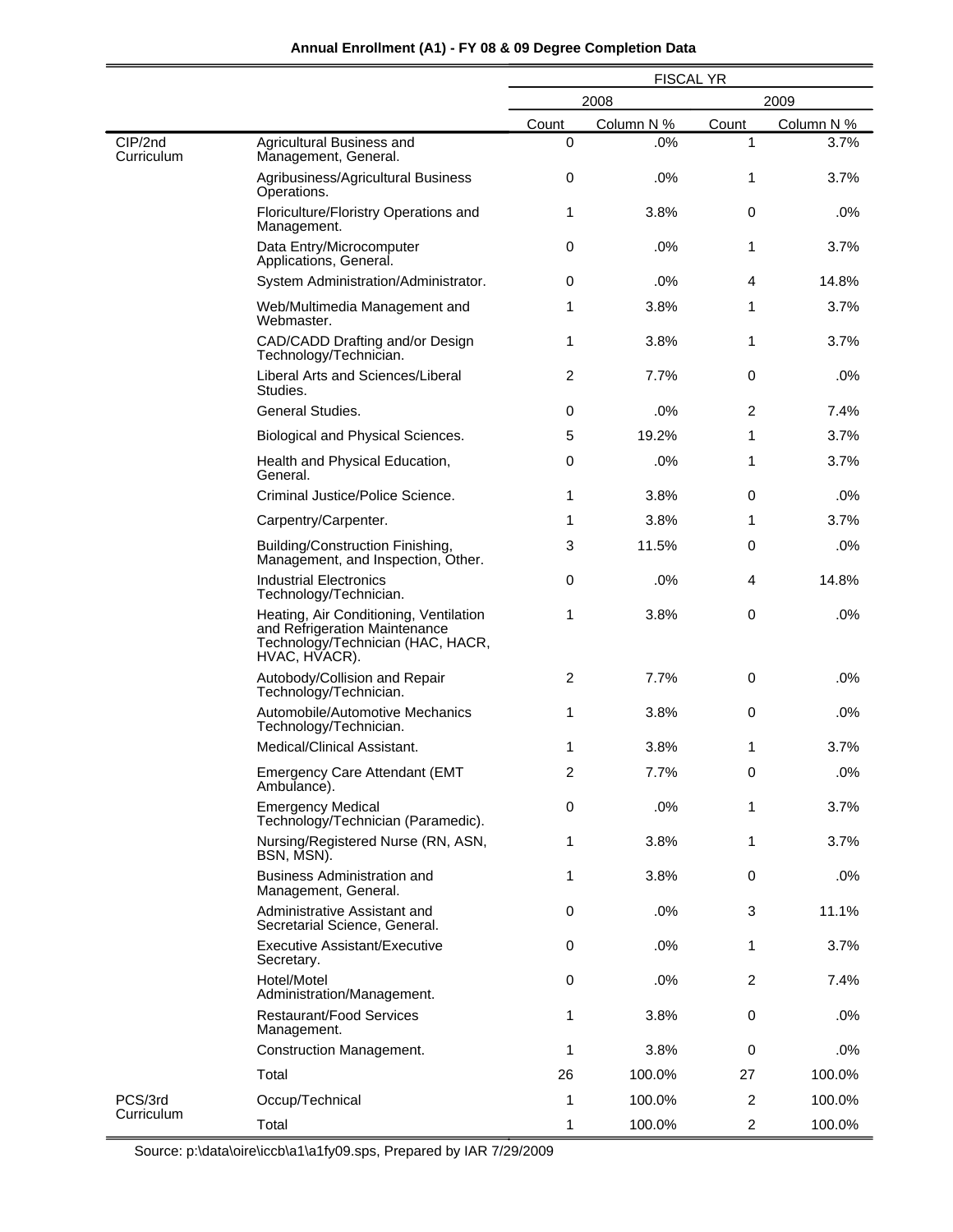|                                 |                                                               | <b>FISCAL YR</b> |            |                |            |
|---------------------------------|---------------------------------------------------------------|------------------|------------|----------------|------------|
|                                 |                                                               | 2008             |            | 2009           |            |
|                                 |                                                               | Count            | Column N % | Count          | Column N % |
| CIP/3rd                         | Computer Graphics.                                            | $\Omega$         | .0%        | 1              | 50.0%      |
| Curriculum                      | Autobody/Collision and Repair<br>Technology/Technician.       | 1                | 100.0%     | 0              | .0%        |
|                                 | Administrative Assistant and<br>Secretarial Science, General. | $\mathbf 0$      | .0%        | 1              | 50.0%      |
|                                 | Total                                                         | 1                | 100.0%     | 2              | 100.0%     |
| Degree/1st                      | AA (1.1)                                                      | 152              | 10.2%      | 158            | 10.6%      |
| Currilum                        | AS (1.1)                                                      | 252              | 16.9%      | 266            | 17.8%      |
|                                 | AAS (2.2)                                                     | 411              | 27.5%      | 459            | 30.7%      |
|                                 | AGS, ALS, AGE (1.0)                                           | 56               | 3.7%       | 64             | 4.3%       |
|                                 | Basic Skills (1.7, 1.8, 1.9)                                  | 378              | 25.3%      | 340            | 22.7%      |
|                                 | Occup Cert of 30 sem hrs/more CER<br>(1.2)                    | 229              | 15.3%      | 100            | 6.7%       |
|                                 | Occup Cert of LT 30 sem hrs COC,<br>AOP (1.2)                 | $\mathbf 0$      | .0%        | 85             | 5.7%       |
|                                 | Assoc in Fine Arts (AFA) (1.1)                                | 10               | .7%        | 11             | .7%        |
|                                 | Assoc in Eng Sc (AES) (1.2)                                   | 6                | .4%        | 12             | .8%        |
|                                 | Total                                                         | 1494             | 100.0%     | 1495           | 100.0%     |
| Degree/2nd                      | AA (1.1)                                                      | 2                | 7.7%       | 0              | .0%        |
| Curriculum                      | AS (1.1)                                                      | 5                | 19.2%      | 1              | 3.7%       |
|                                 | AAS (2.2)                                                     | 8                | 30.8%      | 9              | 33.3%      |
|                                 | AGS, ALS, AGE (1.0)                                           | $\mathbf 0$      | $.0\%$     | $\overline{c}$ | 7.4%       |
|                                 | Occup Cert of 30 sem hrs/more CER<br>(1.2)                    | 11               | 42.3%      | $\overline{7}$ | 25.9%      |
|                                 | Occup Cert of LT 30 sem hrs COC,<br>AOP (1.2)                 | $\pmb{0}$        | .0%        | 8              | 29.6%      |
|                                 | Total                                                         | 26               | 100.0%     | 27             | 100.0%     |
| Degree/3rd                      | AAS (2.2)                                                     | 1                | 100.0%     | 0              | .0%        |
| Curriculum                      | Occup Cert of LT 30 sem hrs COC,<br>AOP (1.2)                 | 0                | .0%        | 2              | 100.0%     |
|                                 | Total                                                         | $\mathbf{1}$     | 100.0%     | 2              | 100.0%     |
| <b>GENERAL</b>                  | Completed all at Parkland                                     | 257              | 1.5%       | 284            | 1.7%       |
| <b>EDUCATION</b><br><b>CORE</b> | Completed at Parkland and<br>elsewhere                        | 137              | .8%        | 158            | .9%        |
|                                 | Not Completed                                                 | 3860             | 22.9%      | 3815           | 22.7%      |
|                                 | Not applicable (occupational<br>students)                     | 12566            | 74.7%      | 12523          | 74.6%      |
|                                 | Total                                                         | 16820            | 100.0%     | 16780          | 100.0%     |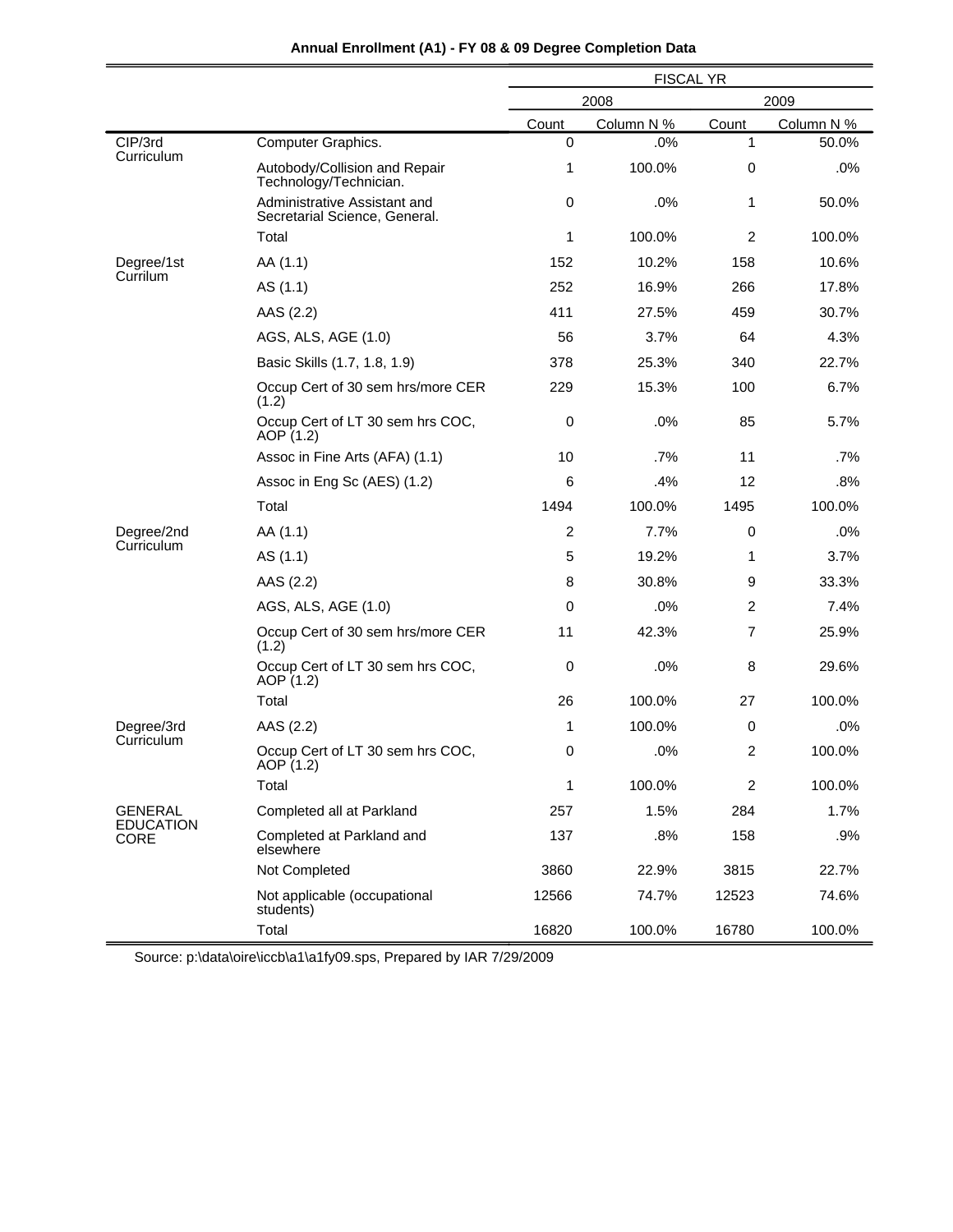|  | Annual Enrollment (A1) - FY 08 & 09 Miscellaneous Admissions Data |  |
|--|-------------------------------------------------------------------|--|
|--|-------------------------------------------------------------------|--|

|                                 |                                                             | <b>FISCAL YR</b> |            |       |            |
|---------------------------------|-------------------------------------------------------------|------------------|------------|-------|------------|
|                                 |                                                             | 2008<br>2009     |            |       |            |
|                                 |                                                             | Count            | Column N % | Count | Column N % |
| <b>Shared Data</b><br>Dummy SSN | Valid SSN                                                   | 16820            | 100.0%     | 16780 | 100.0%     |
|                                 | Total                                                       | 16820            | 100.0%     | 16780 | 100.0%     |
| <b>ACT Test Date</b>            | No data                                                     | 10467            | 62.2%      | 10406 | 62.0%      |
|                                 | Prior to Oct 1989                                           | 294              | 1.7%       | 275   | 1.6%       |
|                                 | Oct 1989 and later                                          | 6059             | 36.0%      | 6099  | 36.3%      |
|                                 | Total                                                       | 16820            | 100.0%     | 16780 | 100.0%     |
| <b>INSTRUCTIONAL</b>            | All Other                                                   | 15626            | 92.9%      | 15920 | 94.9%      |
| <b>APPROACH</b>                 | Apprenticeship Enrollment                                   | 551              | 3.3%       | 491   | 2.9%       |
|                                 | Apprentice and Tech prep in HS                              | 3                | .0%        | 0     | .0%        |
|                                 | <b>Current Tech Prep</b>                                    | 640              | 3.8%       | 369   | 2.2%       |
|                                 | Total                                                       | 16820            | 100.0%     | 16780 | 100.0%     |
| <b>Shared Data</b>              | All others                                                  | 11878            | 70.6%      | 11982 | 71.4%      |
| <b>Enrollment Type</b>          | First time Freshman - new to higher<br>ed                   | 4434             | 26.4%      | 4220  | 25.1%      |
|                                 | First time transfer - new to Parkland<br>w/ higher ed exp   | 508              | 3.0%       | 578   | 3.4%       |
|                                 | Total                                                       | 16820            | 100.0%     | 16780 | 100.0%     |
| Min Req Status<br>for AA/AS     | Not applicable/Not AA or AS                                 | 12521            | 74.4%      | 12490 | 74.4%      |
| <b>Students</b>                 | Yes, thru high school coursework                            | 12               | .1%        | 12    | .1%        |
|                                 | Yes, thru means other than HS<br>coursework (testing, etc.) | 23               | .1%        | 17    | .1%        |
|                                 | No, not met all standards                                   | 21               | .1%        | 17    | $.1\%$     |
|                                 | Not eval/data not available                                 | 4243             | 25.2%      | 4244  | 25.3%      |
|                                 | Total                                                       | 16820            | 100.0%     | 16780 | 100.0%     |
| Term Min Req<br>Met             | Not AA/AS Student                                           | 16785            | 99.8%      | 16751 | 99.8%      |
|                                 | Summer                                                      | 7                | .0%        | 4     | .0%        |
|                                 | Fall                                                        | 22               | .1%        | 20    | .1%        |
|                                 | Spring                                                      | 6                | .0%        | 5     | .0%        |
|                                 | Total                                                       | 16820            | 100.0%     | 16780 | 100.0%     |
| FY Min Req Met                  | <b>Requirements Not Met</b>                                 | 16785            | 99.8%      | 16751 | 99.8%      |
|                                 | 94                                                          | 5                | .0%        | 4     | .0%        |
|                                 | 95                                                          | 6                | .0%        | 4     | .0%        |
|                                 | 96                                                          | 6                | .0%        | 2     | .0%        |
|                                 | 97                                                          | 6                | .0%        | 12    | .1%        |
|                                 | 98                                                          | 6                | .0%        | 3     | .0%        |
|                                 | 99                                                          | 6                | .0%        | 4     | .0%        |
|                                 | Total                                                       | 16820            | 100.0%     | 16780 | 100.0%     |
| <b>Transfer Plans</b>           | No                                                          | 15693            | 93.3%      | 15819 | 94.3%      |
|                                 | Yes- to a 4-yr college/university                           | 1127             | 6.7%       | 961   | 5.7%       |
|                                 | Total                                                       | 16820            | 100.0%     | 16780 | 100.0%     |
| Signed                          | No                                                          | 13475            | 80.1%      | 13866 | 82.6%      |
| Declaration of<br>Intent        | Yes                                                         | 3345             | 19.9%      | 2914  | 17.4%      |
|                                 | Total                                                       | 16820            | 100.0%     | 16780 | 100.0%     |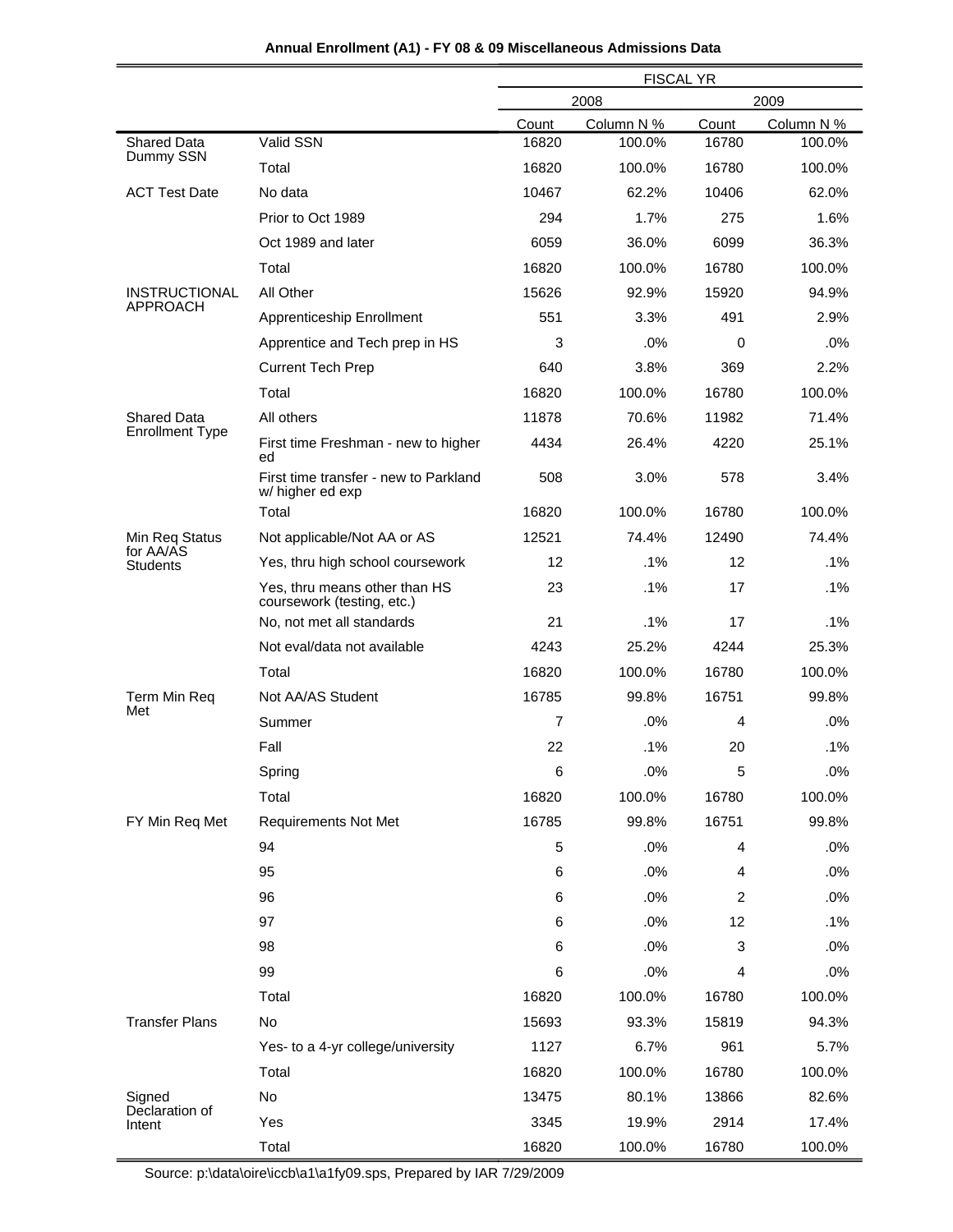|                                     |         | <b>FISCAL YR</b> |           |  |
|-------------------------------------|---------|------------------|-----------|--|
|                                     |         | 2008             | 2009      |  |
| Summer Credit Hours Attempted       | Mean    | 1.51             | 1.64      |  |
|                                     | Median  | .00              | .00       |  |
|                                     | Sum     | 25432.00         | 27485.00  |  |
|                                     | Minimum | .00              | .00       |  |
|                                     | Maximum | 17.00            | 19.00     |  |
| <b>Summer Credit Hours Earned</b>   | Mean    | 1.31             | 1.40      |  |
|                                     | Median  | .00              | .00       |  |
|                                     | Sum     | 21965.00         | 23547.50  |  |
|                                     | Minimum | .00              | .00       |  |
|                                     | Maximum | 17.00            | 17.00     |  |
| Fall Credit Hours Attempted         | Mean    | 5.38             | 5.45      |  |
|                                     | Median  | 3.00             | 3.00      |  |
|                                     | Sum     | 90548.50         | 91373.50  |  |
|                                     | Minimum | .00              | .00       |  |
|                                     | Maximum | 26.00            | 28.00     |  |
| <b>Fall Credit Hours Earned</b>     | Mean    | 4.17             | 4.24      |  |
|                                     | Median  | 2.00             | 2.00      |  |
|                                     | Sum     | 70069.50         | 71063.50  |  |
|                                     | Minimum | .00              | .00       |  |
|                                     | Maximum | 24.00            | 25.00     |  |
| Spring Credit Hours Attempted       | Mean    | 5.31             | 5.39      |  |
|                                     | Median  | 3.00             | 3.00      |  |
|                                     | Sum     | 89394.50         | 90404.50  |  |
|                                     | Minimum | .00              | .00       |  |
|                                     | Maximum | 25.00            | 30.00     |  |
| Spring Credit Hours Earned          | Mean    | 4.11             | 4.15      |  |
|                                     | Median  | 2.00             | 2.00      |  |
|                                     | Sum     | 69084.50         | 69708.00  |  |
|                                     | Minimum | .00              | .00       |  |
|                                     | Maximum | 25.00            | 22.00     |  |
| <b>Total Credit Hours Attempted</b> | Mean    | 12.21            | 12.47     |  |
|                                     | Median  | 8.00             | 8.00      |  |
|                                     | Sum     | 205375.00        | 209263.00 |  |
|                                     | Minimum | .00              | .00       |  |
|                                     | Maximum | 55.00            | 51.00     |  |
| <b>Total Credit Hours Earned</b>    | Mean    | 9.58             | 9.79      |  |
|                                     | Median  | 6.00             | 6.00      |  |
|                                     | Sum     | 161119.00        | 164319.00 |  |
|                                     | Minimum | .00              | .00       |  |
|                                     | Maximum | 55.00            | 47.00     |  |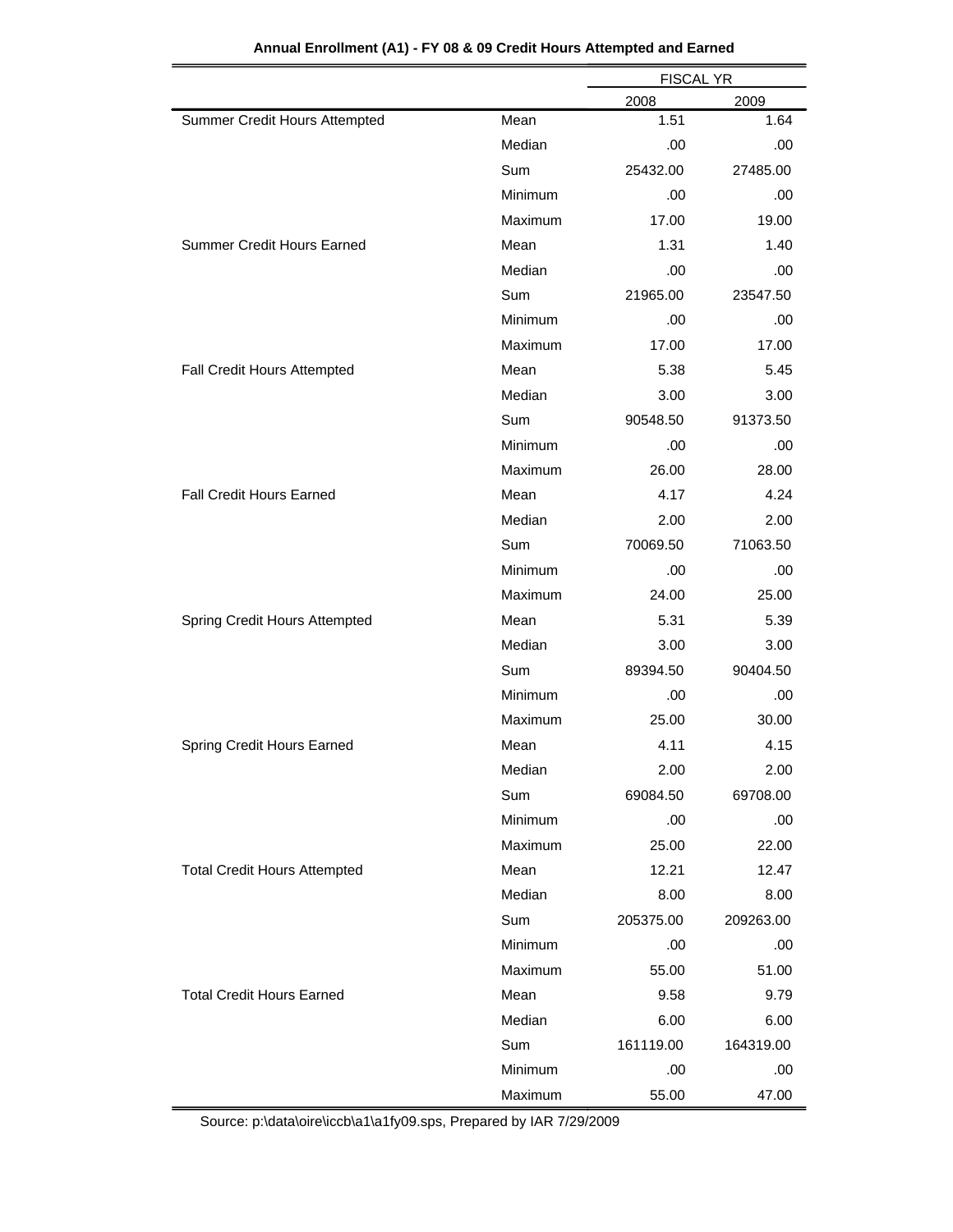|                                          |         | <b>FISCAL YR</b> |           |  |
|------------------------------------------|---------|------------------|-----------|--|
|                                          |         | 2008             | 2009      |  |
| Shared Summer Credit Hours Attempted     | Mean    | 1.37             | 1.47      |  |
|                                          | Median  | .00              | .00       |  |
|                                          | Sum     | 22967.00         | 24715.00  |  |
|                                          | Minimum | .00              | .00       |  |
|                                          | Maximum | 17.00            | 19.00     |  |
| <b>Shared Summer Credit Hours Earned</b> | Mean    | 1.18             | 1.26      |  |
|                                          | Median  | .00              | .00       |  |
|                                          | Sum     | 19802.00         | 21190.00  |  |
|                                          | Minimum | .00              | .00       |  |
|                                          | Maximum | 16.00            | 17.00     |  |
| Shared Fall Credit Hours Attempted       | Mean    | 4.52             | 4.58      |  |
|                                          | Median  | 3.00             | 3.00      |  |
|                                          | Sum     | 76065.50         | 76894.50  |  |
|                                          | Minimum | .00              | .00       |  |
|                                          | Maximum | 24.00            | 28.00     |  |
| Shared Fall Credit Hours Earned          | Mean    | 3.53             | 3.59      |  |
|                                          | Median  | .00              | .00       |  |
|                                          | Sum     | 59443.50         | 60304.50  |  |
|                                          | Minimum | .00              | .00       |  |
|                                          | Maximum | 21.00            | 25.00     |  |
| Shared Spring Credit Hours Attempted     | Mean    | 4.60             | 4.63      |  |
|                                          | Median  | 3.00             | 3.00      |  |
|                                          | Sum     | 77316.50         | 77733.00  |  |
|                                          | Minimum | .00              | .00       |  |
|                                          | Maximum | 25.00            | 25.00     |  |
| Shared Spring Credit Hours Earned        | Mean    | 3.60             | 3.63      |  |
|                                          | Median  | .00              | .00       |  |
|                                          | Sum     | 60513.50         | 60925.00  |  |
|                                          | Minimum | .00              | .00       |  |
|                                          | Maximum | 25.00            | 22.00     |  |
| Shared Data Enrollment Type              | Mean    | .32              | .32       |  |
|                                          | Median  | .00              | .00       |  |
|                                          | Sum     | 5450.00          | 5376.00   |  |
|                                          | Minimum | .00              | .00       |  |
|                                          | Maximum | 2.00             | 2.00      |  |
| Shared CUM Credit Hours Earned (ALL      | Mean    | 32.58            | 33.33     |  |
| SOURCES)                                 | Median  | 16.56            | 18.00     |  |
|                                          | Sum     | 547955.69        | 559346.29 |  |
|                                          | Minimum | .00              | .00       |  |
|                                          | Maximum | 377.33           | 355.00    |  |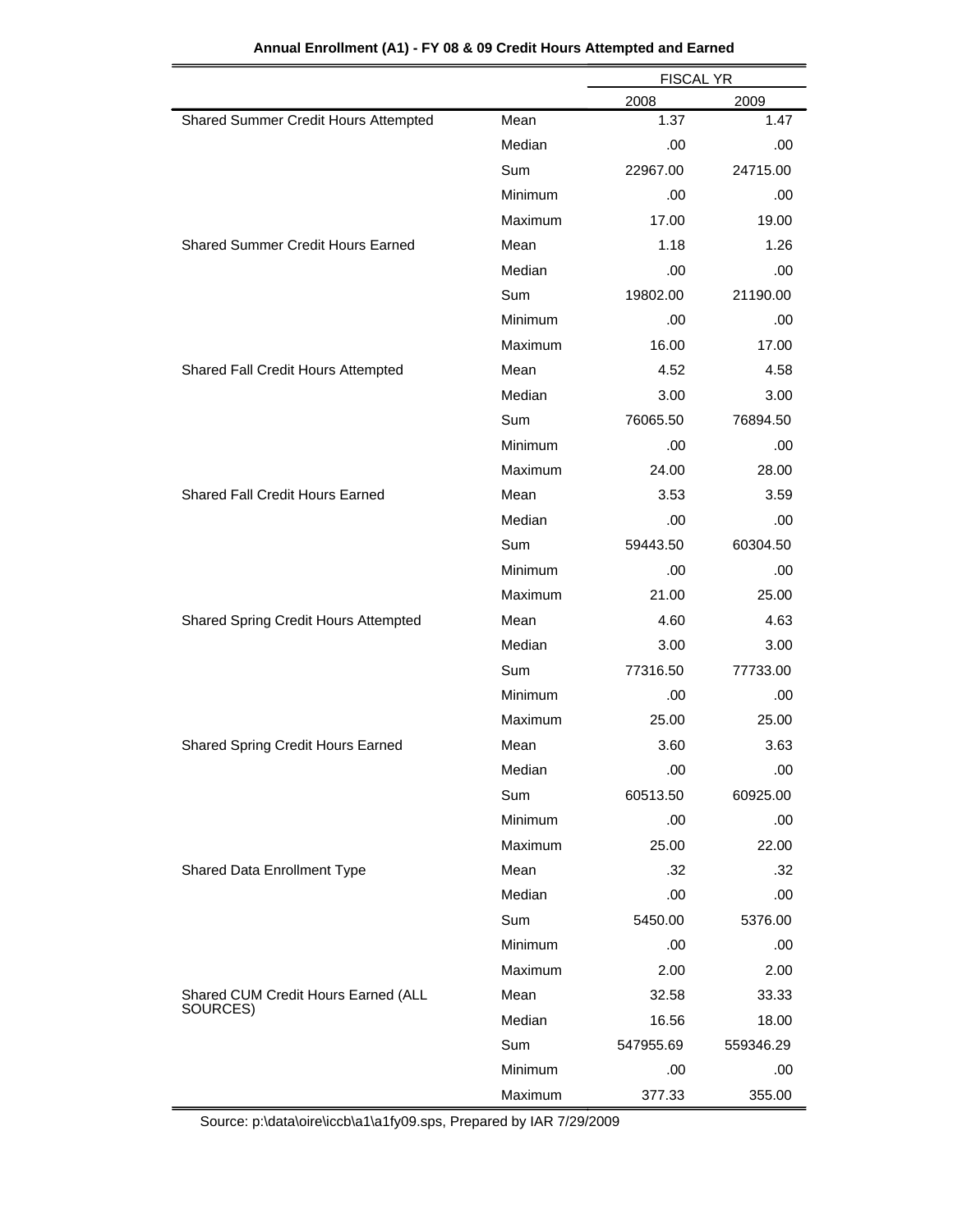|                                        |                | <b>FISCAL YR</b> |           |
|----------------------------------------|----------------|------------------|-----------|
|                                        |                | 2008             | 2009      |
| Shared Data Cum Col Lev CH/All Sources | Mean           | 32.58            | 33.35     |
|                                        | Median         | 17.00            | 18.00     |
|                                        | Sum            | 547955.69        | 559346.29 |
|                                        | Minimum        | .00.             | .00.      |
|                                        | Maximum        | 377.33           | 355.00    |
| Cum College-Level Credit Hours         | Mean           | 23.82            | 24.43     |
|                                        | Median         | 12.00            | 13.00     |
|                                        | Sum            | 400662.74        | 409884.66 |
|                                        | Minimum        | .00.             | .00       |
|                                        | <b>Maximum</b> | 210.74           | 213.74    |
| <b>Cumulative GPA</b>                  | Mean           | 2.52             | 2.53      |
|                                        | Median         | 3.00             | 3.00      |
|                                        | Sum            | 42394.54         | 42388.88  |
|                                        | Minimum        | .00.             | .00.      |
|                                        | Maximum        | 4.00             | 4.00      |

|  | Annual Enrollment (A1) - FY 08 & 09 Credit Hours Attempted and Earned |  |  |  |  |  |  |  |
|--|-----------------------------------------------------------------------|--|--|--|--|--|--|--|
|--|-----------------------------------------------------------------------|--|--|--|--|--|--|--|